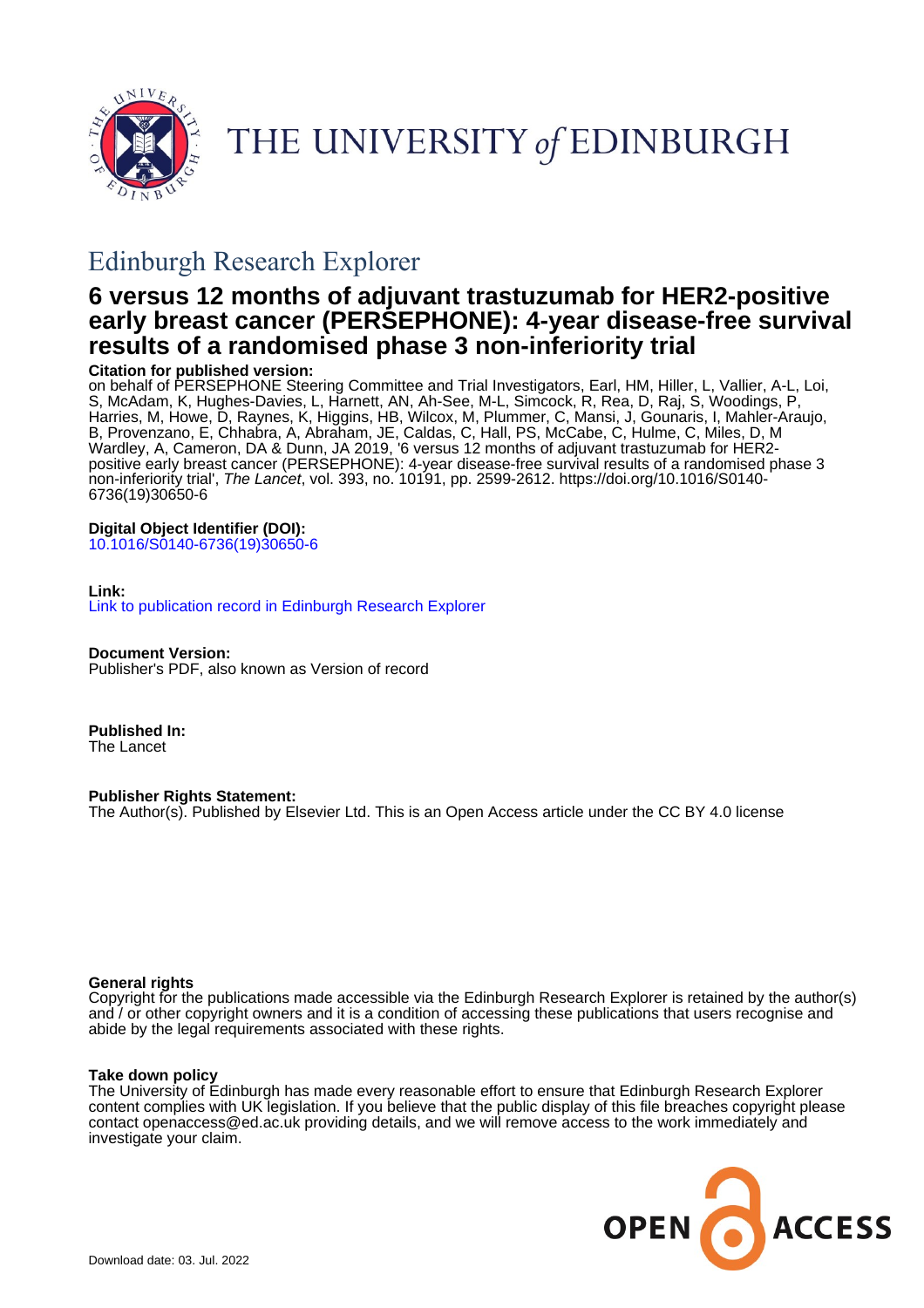# **Articles**

# **6 versus 12 months of adjuvant trastuzumab for HER2-positive early breast cancer (PERSEPHONE): 4-year disease-free survival results of a randomised phase 3 non-inferiority trial**

*Helena M Earl, Louise Hiller, Anne-Laure Vallier, Shrushma Loi, Karen McAdam, Luke Hughes-Davies, Adrian N Harnett, Mei-Lin Ah-See, Richard Simcock, Daniel Rea, Sanjay Raj, Pamela Woodings, Mark Harries, Donna Howe, Kerry Raynes, Helen B Higgins, Maggie Wilcox, Chris Plummer, Janine Mansi, Ioannis Gounaris, Betania Mahler–Araujo, Elena Provenzano, Anita Chhabra, Jean E Abraham, Carlos Caldas, Peter S Hall, Christopher McCabe, Claire Hulme, David Miles, Andrew M Wardley, David A Cameron, Janet A Dunn on behalf of PERSEPHONE Steering Committee and Trial Investigators\**

### **Summary**

**Background Adjuvant trastuzumab significantly improves outcomes for patients with HER2-positive early breast cancer. The standard treatment duration is 12 months but shorter treatment could provide similar efficacy while reducing toxicities and cost. We aimed to investigate whether 6-month adjuvant trastuzumab treatment is noninferior to the standard 12-month treatment regarding disease-free survival.**

**Methods This study is an open-label, randomised phase 3 non-inferiority trial. Patients were recruited from 152 centres in the UK. We randomly assigned patients with HER2-positive early breast cancer, aged 18 years or older, and with a clear indication for chemotherapy, by a computerised minimisation process (1:1), to receive either 6-month or 12-month trastuzumab delivered every 3 weeks intravenously (loading dose of 8 mg/kg followed by maintenance doses of 6 mg/kg) or subcutaneously (600 mg), given in combination with chemotherapy (concurrently or sequentially). The primary endpoint was disease-free survival, analysed by intention to treat, with a non-inferiority margin of 3% for 4-year disease-free survival. Safety was analysed in all patients who received trastuzumab. This trial is registered with EudraCT (number 2006–007018–39), ISRCTN (number 52968807), and ClinicalTrials.gov (number NCT00712140).**

**Findings Between Oct 4, 2007, and July 31, 2015, 2045 patients were assigned to 12-month trastuzumab treatment and 2044 to 6-month treatment (one patient was excluded because they were double randomised). Median follow-up was 5·4 years (IQR 3·6–6·7) for both treatment groups, during which a disease-free survival event occurred in 265 (13%) of 2043 patients in the 6-month group and 247 (12%) of 2045 patients in the 12-month group. 4-year disease-free survival was 89·4% (95% CI 87·9–90·7) in the 6-month group and 89·8% (88·3–91·1) in the 12-month group (hazard ratio 1·07 [90% CI 0·93–1·24], non-inferiority p=0·011), showing non-inferiority of the 6-month treatment. 6-month trastuzumab treatment resulted in fewer patients reporting severe adverse events (373 [19%] of 1939 patients** *vs* **459 [24%] of 1894 patients, p=0·0002) or stopping early because of cardiotoxicity (61 [3%] of 1939 patients** *vs* **146 [8%] of 1894 patients, p<0·0001).**

**Interpretation We have shown that 6-month trastuzumab treatment is non-inferior to 12-month treatment in patients with HER2-positive early breast cancer, with less cardiotoxicity and fewer severe adverse events. These results support consideration of reduced duration trastuzumab for women at similar risk of recurrence as to those included in the trial.**

**Funding UK National Institute for Health Research, Health Technology Assessment Programme.**

## **Copyright © 2019 The Author(s). Published by Elsevier Ltd. This is an Open Access article under the CC BY 4.0 license.**

## **Introduction**

Trastuzumab delivered with chemotherapy for patients with HER2-positive breast cancer in the metastatic<sup>1</sup> and adjuvant settings<sup>2-4</sup> resulted in improved treatment outcomes, and long-term follow-up has confirmed these benefits.<sup>5,6</sup> A 12-month treatment duration with adjuvant trastuzumab was chosen arbitrarily for the pivotal licensing trials<sup> $2-4$ </sup> and, subsequently, became standard.

However, results from the FinHer trial,<sup>7</sup> which randomly assigned patients to adjuvant chemotherapy with or without 9 weeks of concurrent trastuzumab, showed a statistically significant improvement in disease-free survival for patients assigned to trastuzumab (hazard ratio [HR] 0**·**29 [95% CI 0**·**13**–**0**·**64; p=0**·**002) and generated considerable interest in the possibility of shorter trastuzumab durations than the standard treatment time.





Published **Online** June 6, 2019 http://dx.doi.org/10.1016/ S0140-6736(19)30650-6

See **Online/Comment** http://dx.doi.org/10.1016/ S0140-6736(19)30946-8 \*Members listed in the appendix

**Department of Oncology** (Prof H M Earl MBBS, L Hughes-Davies BMBCh, J E Abraham PhD, Prof C Caldas MD) **and Metabolic Research Laboratories** (B Mahler–Araujo MD)**, University of Cambridge, Addenbrooke's Hospital, Cambridge, UK; Cambridge Breast Cancer Research Unit** (Prof H M Earl, J E Abraham, Prof C Caldas)**, Cambridge Clinical Trials Unit-Cancer Theme** (A-L Vallier MSc)**, Department of Oncology** (K McAdam FRCP, L Hughes-Davies)**, Department of Histopathology** (B Mahler–Araujo, E Provenzano PhD)**, and Pharmacy** (A Chhabra MPHARM)**, Cambridge University Hospitals National Health Service (NHS) Foundation Trust, Cambridge, UK; National Institute for Health Research Cambridge Biomedical Research Centre, Cambridge, UK** (Prof H M Earl, E Provenzano, J E Abraham, Prof C Caldas)**; Warwick Clinical Trials Unit, University of Warwick, Coventry, UK** (L Hiller PhD, S Loi BSc, D Howe, K Raynes MSc, H B Higgins MSc, Prof J A Dunn PhD)**; Department of Oncology, North West Anglia NHS Foundation Trust, Peterborough City Hospital, Peterborough, UK** (K McAdam)**;**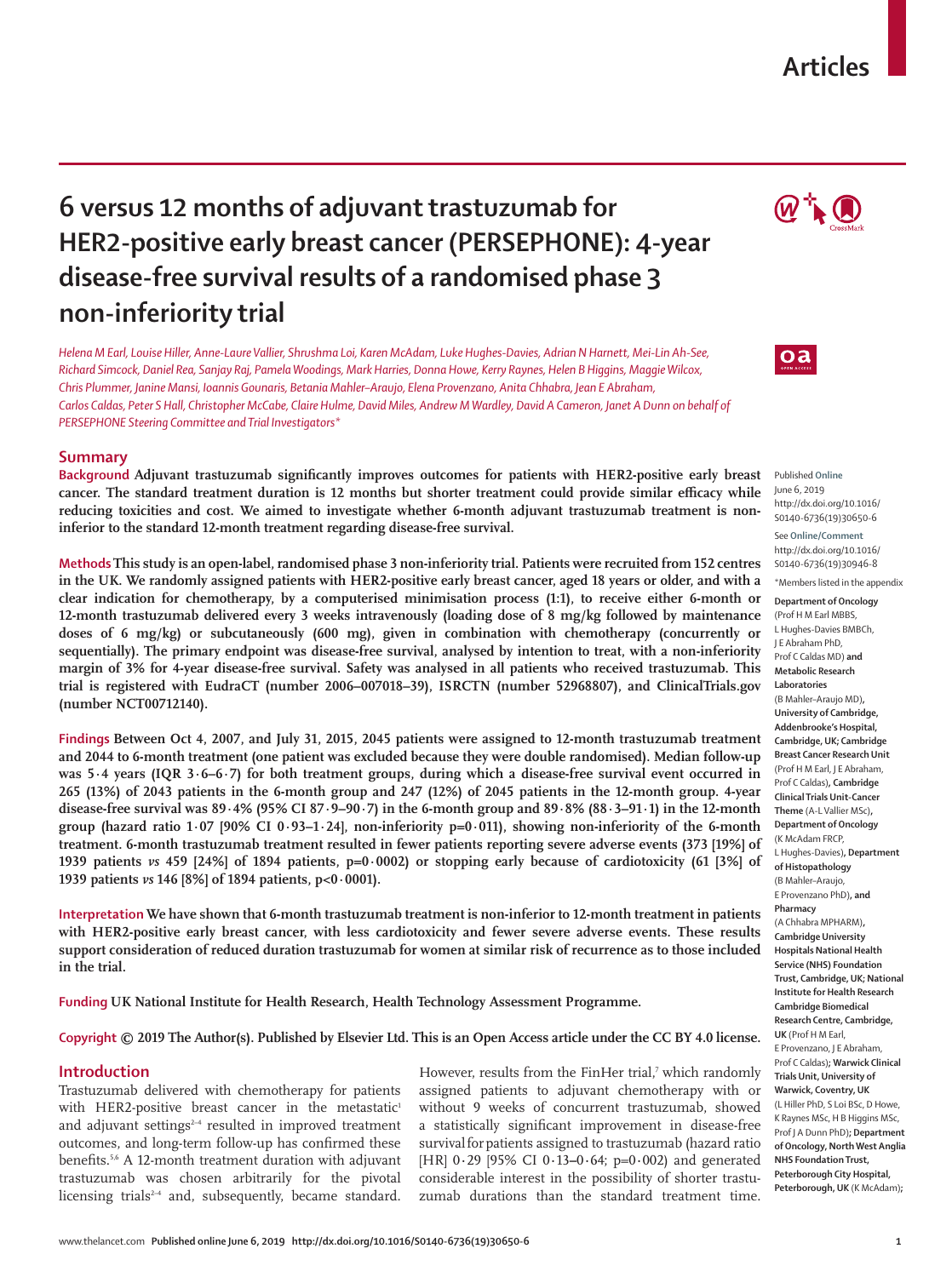**Department of Oncology, James Paget University Hospital, Norfolk, UK** (A N Harnett MBBS)**; Department of Oncology, Norfolk & Norwich University Hospital, Norwich, UK** (A N Harnett)**; Medical Oncology, Mount Vernon Cancer Centre, Northwood, UK** (M-L Ah-See MD, Prof D Miles MD)**; Sussex Cancer Centre, Brighton and Sussex University Hospitals NHS, Brighton, UK** (R Simcock FRCR)**; Cancer Research UK Clinical Trials Unit and Institute of Cancer and Genomic Sciences, University of Birmingham, Birmingham, UK** (Prof D Rea FRCP)**; Department of Oncology, Southampton University Hospital NHS Foundation Trust, Southampton, UK** (S Raj MBBS)**; Department of Oncology, Royal Derby Hospital, Derby, UK**  (P Woodings FRCR)**; Department of Medical Oncology, Guy's and St Thomas' NHS Foundation Trust, London, UK** (M Harries FRCP, J Mansi MD)**; Independent Cancer Patients Voice, London, UK** (M Wilcox)**; Department of Cardiology, Newcastle upon Tyne Hospitals NHS Foundation Trust, Newcastle upon Tyne, UK**  (C Plummer BMBCh)**; Freeman Hospital, Newcastle upon Tyne, UK** (C Plummer)**; Oncology Global Drug Development, Novartis, Basel, Switzerland** (I Gounaris MD)**; Cancer Research UK Cambridge Institute, University of Cambridge Li Ka Shing Centre, Cambridge, UK** (Prof C Caldas)**; Cancer Edinburgh Research Centre, The Institute of Genetics and Molecular Medicine, University of Edinburgh, Western General Hospital, Edinburgh, UK**  (P S Hall PhD, Prof D A Cameron MD)**; Institute of Health Economics,** 

**Edmonton, Canada**  (Prof C McCabe PhD)**; Academic Unit of Health Economics, University of Leeds, Leeds, UK** (Prof C Hulme PhD)**; Health Economics Group, Institute of Health Research, University of Exeter Medical School, Exeter, UK** (Prof C Hulme)**; Research & Development, The NIHR Manchester Clinical Research Facility at The Christie NHS Foundation Trust, Manchester,** 

**UK** (Prof A M Wardley MD)**; and** 

# **Research in context**

### **Evidence before this study**

We searched PubMed in October, 2006, using search terms "trastuzumab", "adjuvant", and "HER2 positive breast cancer", for papers published in English. We found three randomised controlled trials of adjuvant trastuzumab added to chemotherapy versus chemotherapy alone for patients with HER2-positive early breast cancer. In 2005, two reports established 12-month trastuzumab as the standard of care. The HERA trial examined both 24-month and 12-month trastuzumab compared with a no trastuzumab control group and reported a benefit of disease-free survival at 2 years of 8·4% (95% CI 2·1–14·8) for the 12-month treatment group compared with the no trastuzumab group. The joint analysis of the US studies (NSABP-B31 and NCCTG-N9831) showed a similar hazard ratio (HR) for 12-month trastuzumab and a control group that did not receive this drug, with a benefit of disease-free survival of 11·8% at 3 years. However, in 2006 a smaller study (FinHer) reported just 9-week trastuzumab with chemotherapy versus chemotherapy control, and showed very similar results with a benefit in disease-free survival of 11·7% at 3 years for 9-week trastuzumab. This result prompted a substantial interest in whether duration of trastuzumab could be reduced and a number of trials were started all with a non-inferiority design, to establish whether shorter duration trastuzumab could have similar efficacy but reduced toxicity.

#### **Added value of this study**

The Persephone trial was a pragmatic study of 6-month versus 12-month trastuzumab, which mapped onto standard practice in the UK and included all patients who were planned to receive adjuvant or neoadjuvant trastuzumab and chemotherapy. Broad eligibility criteria, and in particular the inclusion of all chemotherapy regimens, ensured that results would be directly applicable to similar patients in the clinic. The trial has a non-inferiority design and, with recruitment of over 4000 patients, was powered to test whether 6-month treatment was no worse than 3% less of the standard disease-free survival with 12-month treatment. PERSEPHONE is the largest of the reduced duration, adjuvant trastuzumab trials, it recruited the required number of patients, and accrued the number of events set out in the statistical analysis plan. This trial is the only one to show clear non-inferiority for reduced duration trastuzumab in HER2-positive early breast cancer.

### **Implications of all the available evidence**

Available evidence for trastuzumab duration includes the SOLD and Short-HER trials, which compared 9-week trastuzumab with 12-month trastuzumab, and neither trial showed non-inferiority. The HORG trial (n=481) and the PHARE trial (n=3380) compared 6-month with 12-month trastuzumab and also did not show non-inferiority. The PHARE trial was presented in December, 2018, with a median follow-up of 90 months and showed a HR of 1·08 (95% CI 0·93–1·25), which is remarkably similar to the data we report from PERSEPHONE's findings (1·07 [0·93–1·24]). However, the PHARE trial set a 2% non-inferiority margin and HR boundary of 1·15, and, therefore, accordingly cannot claim non-inferiority. During the trial, standard treatments gradually changed in the clinic and PERSEPHONE has captured these data. PERSEPHONE is the only trial to show clear non-inferiority for 6 months of trastuzumab in the early disease setting in the population treated and we believe this result, together with the recent, mature data from PHARE, should signal reduced duration trastuzumab becoming a standard of care in patients with HER2-positive early breast cancer.

Trastuzumab has well recognised toxic effects, particularly cardiac,<sup>8-11</sup> and substantial costs. Studies have been done to assess whether similar outcomes can be achieved with reduced treatment duration. PHARE (France), $12$ PERSEPHONE (UK), $13$  and the HORG study (Greece) $14$ compared 6-month with 12-month trastuzumab treatments. Short-HER (Italy)<sup>15</sup> and SOLD (international)<sup>16</sup> compared treatment for 12 months with treatment for 9 weeks (concurrently with docetaxel-first sequenced chemotherapy), and  $E2198<sup>T</sup>$  compared treatment for 12 months with 12-week treatments (concurrently with weekly paclitaxel). Five of these six de-escalation trials were supported wholly or in part by government funding and aimed to discover the optimal balance between efficacy, toxicity, and cost for patients and health services. The PERSEPHONE trial, reported in this Article, aimed to investigate the hypothesis that 6-month adjuvant trastuzumab treatment is non-inferior to the standard 12-month treatment in terms of outcomes, but with reduced toxicity. The trial uses a non-inferiority design<sup>18</sup>

and we report 4-year disease-free survival results, the definitive primary endpoint.

#### **Methods**

### **Study design**

PERSEPHONE was a prospective, multicentre, phase 3 randomised trial to test the hypothesis that 6 months of trastuzumab treatment is non-inferior to the standard 12-month treatment. Patients were recruited in 152 hospitals in the UK. The trial was approved by the Multi-Centre Research Ethics Committee (MREC) on Aug 9, 2007, (07/MRE08/35), and then by Research and Development departments at each participating institution. It was sponsored by Cambridge University Hospital National Health Service Trust and University of Cambridge; and co-ordinated and analysed by the Warwick Clinical Trials Unit at the University of Warwick. The trial was done in accordance with the Declaration of Helsinki and supported by the National Cancer Research Network (number 4078), which funded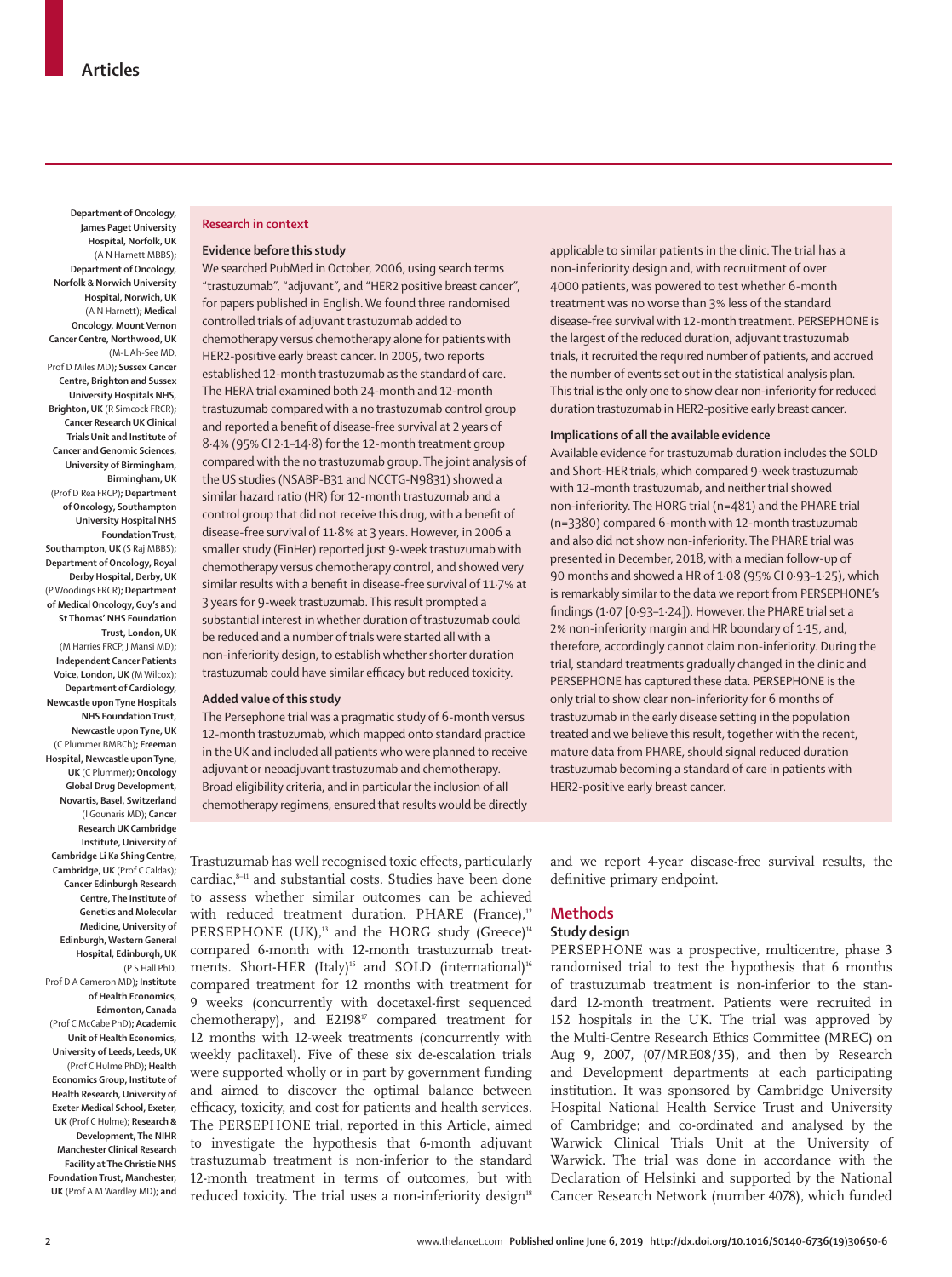research personnel in local networks to support the trial. The trial was run under the auspices of an independent data safety and monitoring committee (IDSMC), an independent trial steering committee (TSC), and a trial management group (TMG). Ethical approval is from the MREC. The [protocol](https://warwick.ac.uk/fac/sci/med/research/ctu/trials/cancer/persephone/professionals) can be found online on the Warwick Clinical Trial Unit website.

#### **Participants**

Eligible patients, aged 18 years or older, had a histological diagnosis of invasive early breast cancer with overexpression of HER2 receptor, defined according to the American Society of Clinical Oncology and College of American Pathologists guidelines.<sup>19</sup> All patients had a clear indication for chemotherapy and provided written informed consent. At the beginning of the trial, all patients were randomised before starting trastuzumab. However, in 2009, recruitment numbers remained substantially lower than expected and after discussion between the TMG, TSC, IDSMC, and funders, a protocol amendment (protocol version 3.1; July, 2009) allowed randomisation to occur at any time up to and including the ninth cycle of trastuzumab. All participants were considered medically fit to receive treatment by the responsible clinician. Female patients who were of childbearing potential were non-pregnant, non-lactating, and agreed to use adequate contraception during treatment. For full eligibility criteria see online protocol.

#### **Randomisation and masking**

The trial was open label and patients were randomly assigned (1:1) to either 12 months (standard 18 cycles) of trastuzumab or 6 months (experimental nine cycles) of trastuzumab (figure 1). Randomisation was done by telephone to the Warwick Clinical Trials Unit, where a central computerised minimisation procedure used the following stratification variables: oestrogen receptor status (positive or negative); chemotherapy type (anthracycline without taxane, anthracycline with taxane, taxane without anthracycline, or neither anthracycline nor taxane); chemotherapy timing (adjuvant or neoadjuvant chemotherapy); and trastuzumab timing (concurrent or sequential).

#### **Procedures**

Trastuzumab was administered every 3 weeks either intravenously or, following a third protocol amendment (version 4.0, published Oct 31, 2013), subcutaneously. Switching from intravenous to subcutaneous route was allowed at clinician discretion. The intravenous loading dose was 8 mg/kg followed by maintenance doses of 6 mg/kg, and the subcutaneous dose was fixed at 600 mg.

After randomisation, patients were followed up routinely at the centre where the patient was recruited or an associated institution with ethical approval for the study. Follow-up was every 12 weeks for the first year after starting trastuzumab and all toxic effects were recorded. Common Toxicity Criteria Adverse Events (CTCAE,



**ManchesterAcademic Health Science Centre, University of Manchester, Manchester, UK**  (Prof A M Wardley)

Correspondence to: Prof Helena Earl, Department of Oncology, Addenbrooke's Hospital, Cambridge CB2 0QQ, UK

#### **hme22@cam.ac.uk**

See **Online** for appendix

For the **trial protocol** see [https://warwick.ac.uk/fac/sci/](https://warwick.ac.uk/fac/sci/med/research/ctu/trials/cancer/persephone/professionals) [med/research/ctu/trials/cancer/](https://warwick.ac.uk/fac/sci/med/research/ctu/trials/cancer/persephone/professionals) [persephone/professionals](https://warwick.ac.uk/fac/sci/med/research/ctu/trials/cancer/persephone/professionals)



#### *Figure 1:* **Trial profile**

\*Seven patients were found to be ineligible after randomisation (four had previous cancer or ductal carcinoma in situ treated with surgery and radiotherapy, two were HER2 negative, and one had primary cancer confined to the axilla). †11 patients were found to be ineligible after randomisation (seven had previous cancer or ductal carcinoma in situ treated with surgery and radiotherapy, one was HER2 negative, two had metastatic disease, and one had received >9 cycles of trastuzumab).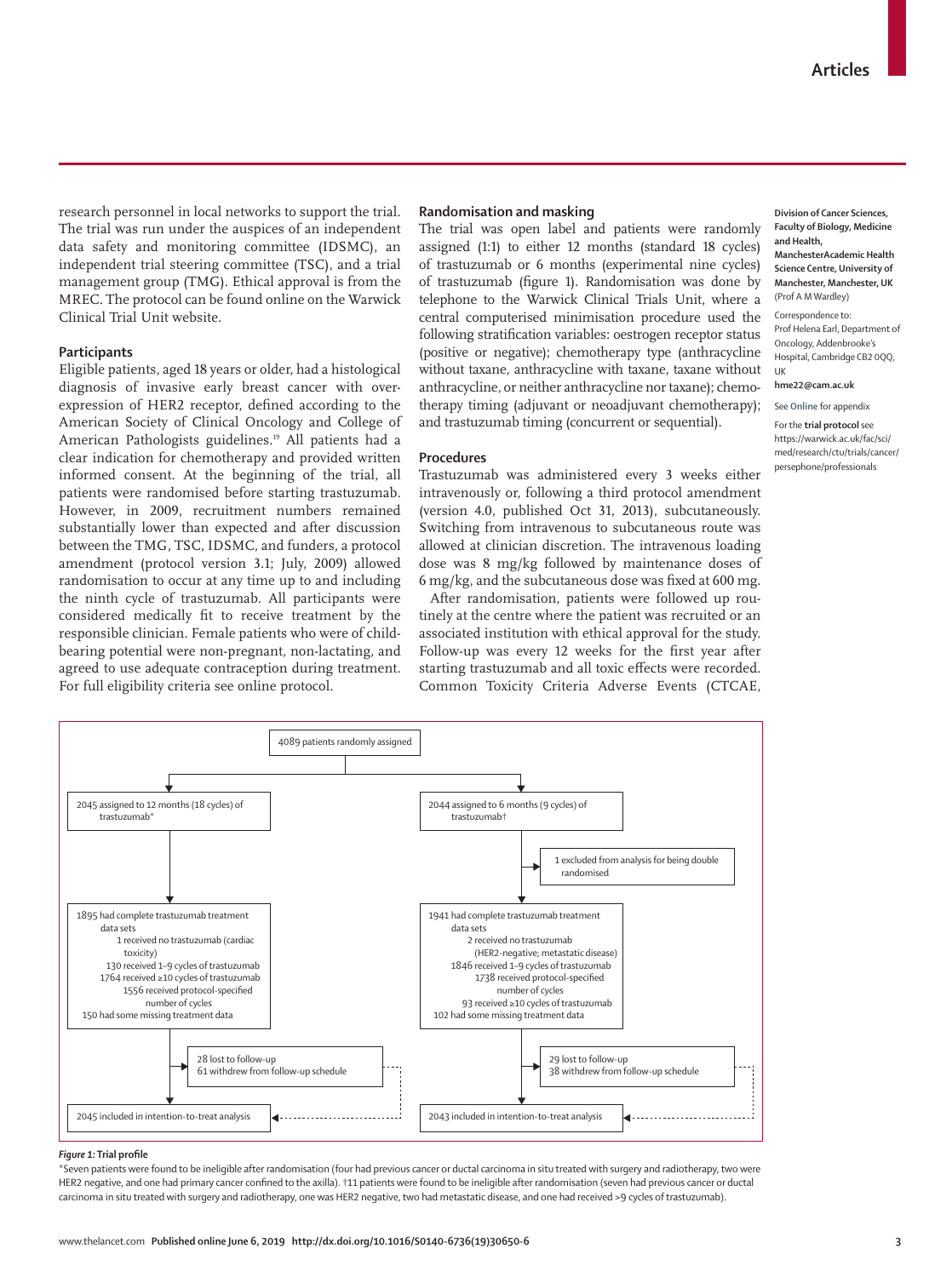version 3) grades were recorded for each trastuzumab cycle after randomisation. Originally, left ventricular ejection fraction (LVEF) assessments every 3 months for up to 12 months after starting trastuzumab were required for all patients. However, in June, 2013, the IDSMC recommended reducing LVEF monitoring to every 4 months, in line with new national guidelines.<sup>20</sup> Trastuzumab was discontinued if LVEF decreased to lower than 50%; LVEF was reassessed after 6 weeks and 12 weeks. Trastuzumab was restarted if the LVEF recovered; however, if treatment could not be restarted for 12 weeks because of persistently low LVEF, it was stopped permanently. Patients were followed up every 6 months for the second year and annually thereafter, in accordance with standard local practice, and continued for 10 years.

The quality of life assessment schedule, defined by our group for the purposes of the trial, specifies assessments before starting trastuzumab, and then 3, 6, 9, 12, 18, and 24 months later. All patients followed this schedule from the time they entered the trial, completing assessments at the same timepoints in their treatment. Patients who were randomised during their trastuzumab treatment did not have a baseline quality of life assessment and some also did not have the 3-month assessment if randomised after this timepoint. Questions regarding general health and the Euroqol 5D questionnaire 3 level (EQ-5D-3L) were recorded. The health economic analysis will be reported separately.

#### **Outcomes**

The primary endpoint was disease-free survival, which was calculated from the date of diagnostic biopsy to the date of first invasive breast cancer relapse (local or distant) or death, or to date of censor in patients alive and relapsefree. The secondary endpoint of overall survival was also calculated from the date of diagnostic biopsy. Other secondary endpoints were expected incremental costeffectiveness (health economic analysis), cardiac function as assessed by LVEF during treatment, and analysis of predictive factors for development of cardiac damage. Since randomisation could occur at any time up to and including the ninth cycle of trastuzumab, a prespecified landmark analysis was done from 6 months after the start of trastuzumab. The number of trastuzumab cycles received per patient was recorded, with route of administration and reasons for any deviation from protocol. LVEF measurements were defined as low if results were less than 50% or reported as low without quantification of LVEF. Incidence of clinical cardiac dysfunction, defined as symptoms or signs of congestive heart failure or new cardiac medication, was recorded every 3 months for 12 months. A cardiologist (CP) was a member of the trials group and reviewed the cardiac toxicity together with the Chief Investigator (HME) and other members of the TMG.

Disease-free interval, distant disease-free interval, distant disease-free survival, invasive disease-free survival (including contralateral breast and second primary cancers, according to the STandardized definitions for Efficacy End Points system), $^{21}$  and breast-cancer specific survival were also analysed post hoc.

### **Statistical analysis**

The trial was designed to assess non-inferiority of the experimental group (6 months of trastuzumab), and the clinically acceptable non-inferiority margin for the 6-month group was defined as being not worse than an absolute value of 3% below the 4-year disease-free survival of the standard group (12 months of trastuzumab). This 3% non-inferiority margin was decided before the start of the trial following consensus from the trial development group together with the patient and public involvement group. Data from adjuvant trastuzumab trials at the time2–4 estimated the 4-year disease-free survival for patients treated with 12 months of trastuzumab to be 80%. Consequently, 4000 patients (2000 in each group) were required to show the non-inferiority of 6-month trastuzumab treatment with a 3% non-inferiority margin of the 4-year disease-free survival, and 5% one-sided significance and 85% statistical power. This calculation assumes a 4-year recruitment period, an additional 5-year follow-up period, and 4% of patients being lost to followup. Survival curves were plotted using the Kaplan-Meier method and the HR between the two groups was estimated using a Cox's proportional hazards model containing only the trial treatment effect, after assessment of the proportionality of hazards using log-log plots. The upper limit of the HR required to show the 3% noninferiority was only to be calculated at the time of analysis and based on the disease-free survival in the 12-month group observed at the time of analysis. As described by Mauri and D'Agostino,<sup>22</sup> if the upper limit of the 90% CI (the 95th percentile) of the estimated HR was less than the relevant 3% absolute non-inferiority limit, then the experimental group (6-month trastuzumab) would be regarded as non-inferior.

Warwick Clinical Trials Unit analysed all the data using SAS (version 9.4) software. The IDSMC-approved statistical analysis plan stated that the event-driven primary endpoint analysis required 500 disease-free survival events to have occurred. At this point, the relevant non-inferiority limits in terms of HR for 3% non-inferiority in disease-free survival were calculated using the observed 4-year disease-free survival events in the standard, 12-month group. The statistical analysis plan included a secondary analysis adjusting for stratification factors within the Cox model and also the presentation of treatment effect on disease-free survival for stratification variables and baseline prognostic factors using HR plots with the test for interaction or heterogeneity using Cochran's Q.<sup>23</sup> To remove the effect of timing of randomisation, the statistical analysis plan also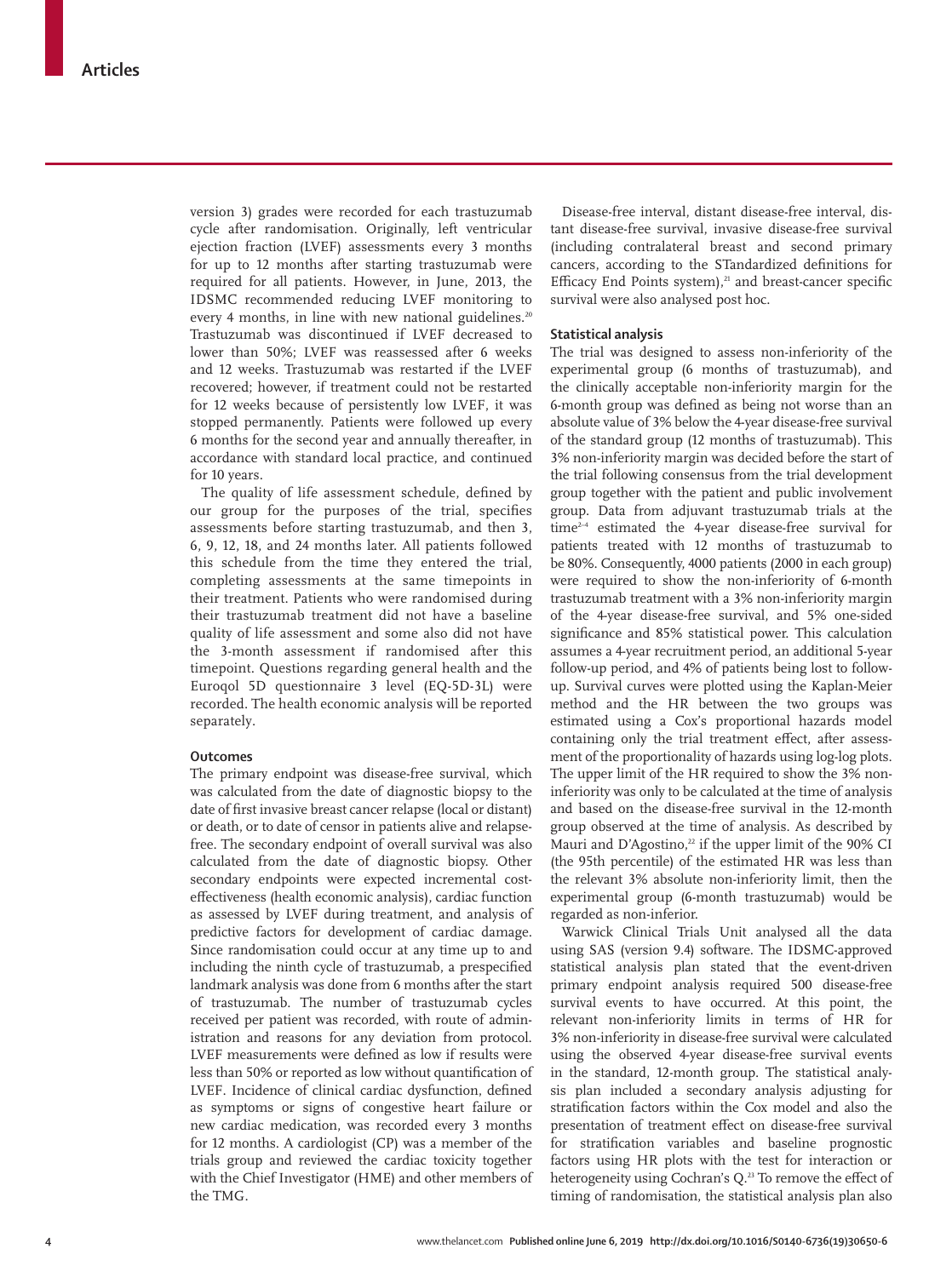|                                                                   | 12-month group<br>$(n=2045)$       | 6-month group<br>$(n=2043)$ |  |  |  |
|-------------------------------------------------------------------|------------------------------------|-----------------------------|--|--|--|
| Oestrogen receptor status*                                        |                                    |                             |  |  |  |
| Negative                                                          | 633 (31%)                          | 632 (31%)                   |  |  |  |
| Positive                                                          | 1412 (69%)                         | 1411 (69%)                  |  |  |  |
| Chemotherapy type*                                                |                                    |                             |  |  |  |
| Anthracycline-based                                               | 854 (42%)                          | 846 (41%)                   |  |  |  |
| Taxane-hased                                                      | 200 (10%)                          | 203 (10%)                   |  |  |  |
| Anthracycline-based and<br>taxane-based                           | 989 (48%)                          | 991 (49%)                   |  |  |  |
| No taxane and no anthracycline                                    | $2(-1%)$                           | 3(1%)                       |  |  |  |
| Chemotherapy timing*                                              |                                    |                             |  |  |  |
| Adjuvant                                                          | 1737 (85%)                         | 1731 (85%)                  |  |  |  |
| Neoadjuvant                                                       | 308 (15%)                          | 312 (15%)                   |  |  |  |
| Trastuzumab timing*                                               |                                    |                             |  |  |  |
| Concurrent                                                        | 951 (47%)                          | 952 (47%)                   |  |  |  |
| Sequential                                                        | 1094 (53%)                         | 1091 (53%)                  |  |  |  |
| Age at randomisation, years                                       |                                    |                             |  |  |  |
| Median (range)                                                    | $56(23-82)$                        | $56(23-83)$                 |  |  |  |
| < 35                                                              | 50 (2%)                            | 45 (2%)                     |  |  |  |
| $35 - 49$                                                         | 552 (27%)                          | 557 (27%)                   |  |  |  |
| 50-59                                                             | 608 (30%)                          | 656 (32%)                   |  |  |  |
| >60                                                               | 835 (41%)                          | 785 (38%)                   |  |  |  |
| Nodal status at surgery (patients who received adjuvant therapy)  |                                    |                             |  |  |  |
| Negative                                                          | 1003/1737 (58%)                    | 1019/1731 (59%)             |  |  |  |
| 1-3 nodes positive                                                | 479/1737 (28%)                     | 486/1731 (28%)              |  |  |  |
| 4+ nodes positive                                                 | 244/1737 (14%)                     | 211/1731 (12%)              |  |  |  |
| Unknown                                                           | $11/1737$ (<1%)                    | 15/1731 (<1%)               |  |  |  |
| Tumour size (patients who received adjuvant therapy) <sup>†</sup> |                                    |                             |  |  |  |
| $\leq$ 2 cm                                                       | 824/1737 (47%)                     | 807/1731 (47%)              |  |  |  |
| $>2$ and $\leq$ 5 cm                                              | 778/1737 (45%)                     | 786/1731 (45%)              |  |  |  |
| $>5$ cm                                                           | 87/1737 (5%)                       | 83/1731 (5%)                |  |  |  |
| Unknown                                                           | 48/1737 (3%)                       | 55/1731 (3%)                |  |  |  |
|                                                                   | (Table 1 continues in next column) |                             |  |  |  |

|                                                                                                                                                                                                                                                                                                                                    | 12-month group<br>$(n=2045)$ | 6-month group<br>$(n=2043)$ |
|------------------------------------------------------------------------------------------------------------------------------------------------------------------------------------------------------------------------------------------------------------------------------------------------------------------------------------|------------------------------|-----------------------------|
| (Continued from previous column)                                                                                                                                                                                                                                                                                                   |                              |                             |
| Tumour grade‡                                                                                                                                                                                                                                                                                                                      |                              |                             |
| I (well differentiated)                                                                                                                                                                                                                                                                                                            | 29 (1%)                      | 34(2%)                      |
| II (moderately differentiated)                                                                                                                                                                                                                                                                                                     | 628 (31%)                    | 642 (31%)                   |
| III (poorly differentiated)                                                                                                                                                                                                                                                                                                        | 1322 (65%)                   | 1297 (63%)                  |
| Unknown                                                                                                                                                                                                                                                                                                                            | 66 (3%)                      | 70 (3%)                     |
| Ethnicity                                                                                                                                                                                                                                                                                                                          |                              |                             |
| White                                                                                                                                                                                                                                                                                                                              | 1658 (81%)                   | 1648 (81%)                  |
| Asian                                                                                                                                                                                                                                                                                                                              | 57 (3%)                      | 52 (3%)                     |
| Black                                                                                                                                                                                                                                                                                                                              | 52 (3%)                      | 45 (2%)                     |
| Other                                                                                                                                                                                                                                                                                                                              | 17 (1%)                      | 21(1%)                      |
| Unknown                                                                                                                                                                                                                                                                                                                            | 261 (13%)                    | 277 (14%)                   |
| Menopausal status before chemotherapy                                                                                                                                                                                                                                                                                              |                              |                             |
| Premenopausal                                                                                                                                                                                                                                                                                                                      | 567 (28%)                    | 580 (28%)                   |
| Perimenopausal                                                                                                                                                                                                                                                                                                                     | 110 (5%)                     | 150 (7%)                    |
| Postmenopausal                                                                                                                                                                                                                                                                                                                     | 1144 (56%)                   | 1070 (52%)                  |
| Not assessable or not available                                                                                                                                                                                                                                                                                                    | 224 (11%)                    | 243 (12%)                   |
| Reported previous use of cardiac medication                                                                                                                                                                                                                                                                                        |                              |                             |
| Yes                                                                                                                                                                                                                                                                                                                                | 44 (2%)                      | 55 (3%)                     |
| Nο                                                                                                                                                                                                                                                                                                                                 | 2001 (98%)                   | 1988 (97%)                  |
| HER2 immunohistochemistry score and FISH positivity                                                                                                                                                                                                                                                                                |                              |                             |
| $3+$                                                                                                                                                                                                                                                                                                                               | 1460 (71%)                   | 1487 (73%)                  |
| 2+ and FISH positive                                                                                                                                                                                                                                                                                                               | 540 (26%)                    | 497 (24%)                   |
| Not available                                                                                                                                                                                                                                                                                                                      | 45 (2%)                      | 59 (3%)                     |
| Data are n (%), unless otherwise specified. Six men are included in the<br>4088 patients, four in the 12-month group and two in the 6-month group.<br>FISH=fluorescence in-situ hybridisation. *Stratification variable. †Size of the largest<br>invasive tumour at diagnosis. #Grade of the largest invasive tumour at diagnosis. |                              |                             |

publication with the agreement of all the authors and the IDSMC.

## **Results**

and disease-free 6 months after starting trastuzumab. All randomly assigned patients were included in all outcome analyses, and all patients who started trastuzumab were included in all safety analyses. All analyses were done on an intention-to-treat basis because the trial aimed to compare the duration of trastuzumab treatments in Between Oct 4, 2007, and July 31, 2015, a total of 4089 patients were randomly assigned by 210 clinicians at 152 sites in the UK (figure 1). One double randomisation reduced the analysis set to 4088 patients. 18 patients were deemed ineligible after randomisation, mainly because of previous cancers or ductal carcinoma in situ treated with radiotherapy and surgery. Patient characteristics were similar between the two groups (table 1). Randomisation before starting trastuzumab occurred in 1786 [44%] of 4088 patients and the timings for those randomly assigned after the first cycle of trastuzumab are shown in the appendix (p 1).

The majority of patients (69%) had oestrogen receptorpositive tumours. Among patients who received neoadjuvant chemotherapy (n=620), the majority (553 [89%]) received anthracycline and taxane, 53 (9%) anthracycline without taxane, and 14 (2%) taxane without anthracycline; for patients who received adjuvant chemotherapy (n=3468), less than half received anthracycline and taxane

routine clinical practice. Treatment analyses were done for all patients with available data. PERSEPHONE is registered with EudraCT (number 2006–007018–39), International Standard Randomised Controlled Trial (number ISRCTN 52968807), and ClinicalTrials.gov (number NCT00712140).

## **Role of the funding source**

The funder of the study had no role in study design, data collection, data analysis, data interpretation, or writing of the report. The corresponding author had full access to all the data and, along with LH and JAD, had final responsibility for the decision to submit for

defined an exploratory landmark analysis for patients alive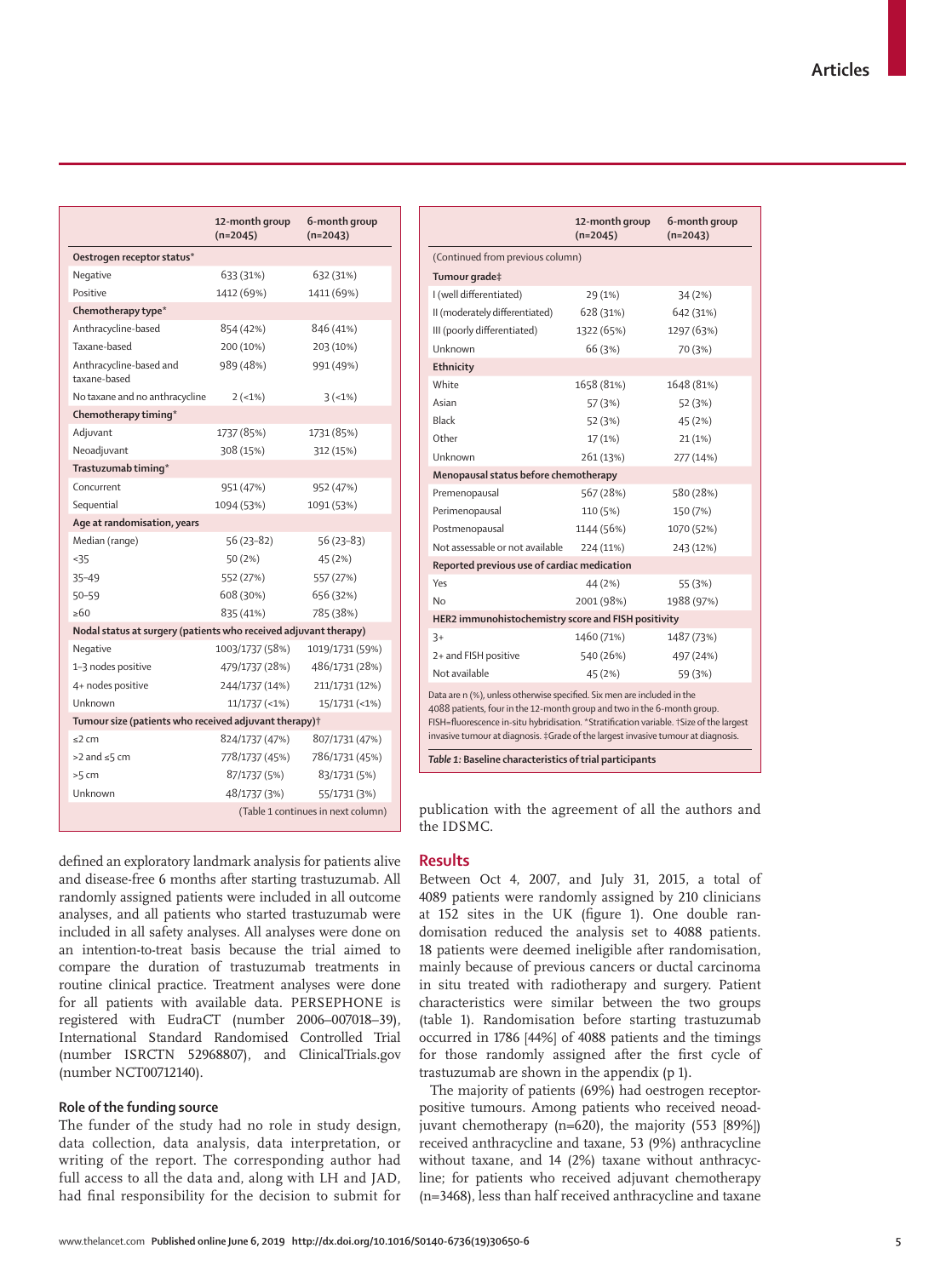|                                                                                 | 12-month<br>qroup<br>$(n=2045)$ | 6-month<br>qroup<br>$(n=2043)$ |  |  |  |
|---------------------------------------------------------------------------------|---------------------------------|--------------------------------|--|--|--|
| Death                                                                           | 156 (8%)                        | 179 (9%)                       |  |  |  |
| Breast cancer listed as a cause                                                 | 129 (6%)                        | 143 (7%)                       |  |  |  |
| Breast cancer not listed as a cause,<br>but a local or distant relapse reported | $2 (-1%)$                       | 6(1%)                          |  |  |  |
| Breast cancer not listed as a cause and<br>no local or distant relapse reported | 25(1%)                          | 30(1%)                         |  |  |  |
| Relapse*                                                                        | 218 (11%)                       | 234 (11%)                      |  |  |  |
| Local relapse                                                                   | 79 (4%)                         | 77 (4%)                        |  |  |  |
| Distant relapse                                                                 | 183 (9%)                        | 190 (9%)                       |  |  |  |
| Relapse or death                                                                | 247 (12%)                       | 265 (13%)                      |  |  |  |
| Second primary                                                                  | 58 (3%)                         | 52 (3%)                        |  |  |  |
| Data are n (%). *Patients can have both a local and distant relapse recorded.   |                                 |                                |  |  |  |
| Table 2: Details of events                                                      |                                 |                                |  |  |  |

(1427 [41%]) or anthracycline without taxane (1647 [47%]), and 389 (11%) received taxane without anthracycline (appendix p 1). UK standard practice gradually changed during trial recruitment with a steady increase in anthracycline and taxane combinations, trastuzumab commencing concurrently with taxanes but not anthracyclines, taxane-based treatment without anthracyclines, and neoadjuvant timing (appendix p 2). Patients given trastuzumab and chemotherapy concurrently compared with sequentially, in the adjuvant group, were more often node positive (749 [53%] of 1412 patients *vs* 671 [33%] of 2056, p<0·0001), had larger tumours (>2 cm; 777 [55%] of 1412 patients *vs* 957 [47%] of 2056 patients, p<0·0001); in the whole group, patients more often received neoadjuvant treatment (491 [26%] of 1903 patients *vs* 129  $[6\%]$  of 2185 patients,  $p<0.0001$  and had shorter median duration of follow-up (4·5 years [IQR 3·3–5·9] *vs* 5·8 years [4·5–7·4]; appendix pp 2–4). More than half of the patients receiving adjuvant chemotherapy were node negative (2022 [58%] of 3468 participants) and 1631 [47%] of 3468 patients in this group had tumours smaller than 2 cm (table 1).

Complete trastuzumab administration details are available for 3836 (94%) of 4088 patients: 1895 (93%) of 12-month treatment patients and 1941 (95%) of 6-month treatment patients (figure 1). 40530 (82%) of 49632 trastuzumab cycles were administered intravenously and 9102 (18%) of 49632 cycles subcutaneously. In total, 3294 (86%) of 3836 patients received the protocolspecified number of trastuzumab cycles: 1556 (82%) of 1895 patients assigned to 12-month treatment who had available treatment data and 1738 (90%) of 1941 patients assigned to 6-month treatment with available treatment data. The most common reasons for early treatment cessation were cardiac toxicity (146 [8%] of 1894 patients in the 12-month group, 61 [3%] of 1939 patients in the 6-month group) and patient request (91 [5%] of 1894 patients in the 12-month group, 24 [1%] of 1939 patients in the 6-month group; figure 1). Delays occurred in 3631 (7%)



*Figure 2:* **Kaplan-Meier plots of disease-free survival (A) and overall survival (B) for 6-month and 12-month trastuzumab treatment groups**

of 49632 cycles (appendix p 4), the main reasons being holidays, sepsis or infection, and cardiotoxicity. The most common chemotherapy treatments (known for 3959 patients: 1985 patients in the 12-month group and 1974 patients in the 6-month group), were fluorouracil, epirubicin, and cyclophosphamide, with docetaxel (811 [41%] of 1985 patients in the 12-month group *vs* 790 [40%] of 1974 in the 6-month group), and without docetaxel (548 [28%] of 1985 *vs* 567 [29%] of 1974).

At database lock on April 17, 2018, with a median followup of 5·4 years (IQR 3·6–6**·7**) for both treatment groups and 3588 (96%) of 3753 alive patients followed up for at least 2 years, 335 deaths had been reported (156 [8%] of 2045 patients in the 12-month group and 179 [9%] of 2043 patients in the 6-month group), the majority (272 [81%] of 335 patients: 129 [83%] of 156 in the 12-month group and 143 [80%] of 179 in the 6-month group) due to breast cancer (table 2). Local or distant relapse occurred in 452 (11%) of 4088 patients, with distant metastases in 373 patients (183 [9%] of 2045 in the 12-month group *vs* 190 [9%] of 2043 patients in the 6-month group). These metastases occurred in the liver (81 [44%] of 183 patients *vs* 79 [42%] of 190 patients), bone (61 [33%] patients *vs* 81 [43%] patients), lung (72 [39%] patients *vs* 67 [35%] patients), and brain (38 [21%] patients *vs* 40 [21%] patients). A relapse or death was reported for 512 (13%) patients overall.

The 4-year disease-free survival in the 12-month group was 89·8% (95% CI 88·3–91·1) and 89·4% (87·9–90·7)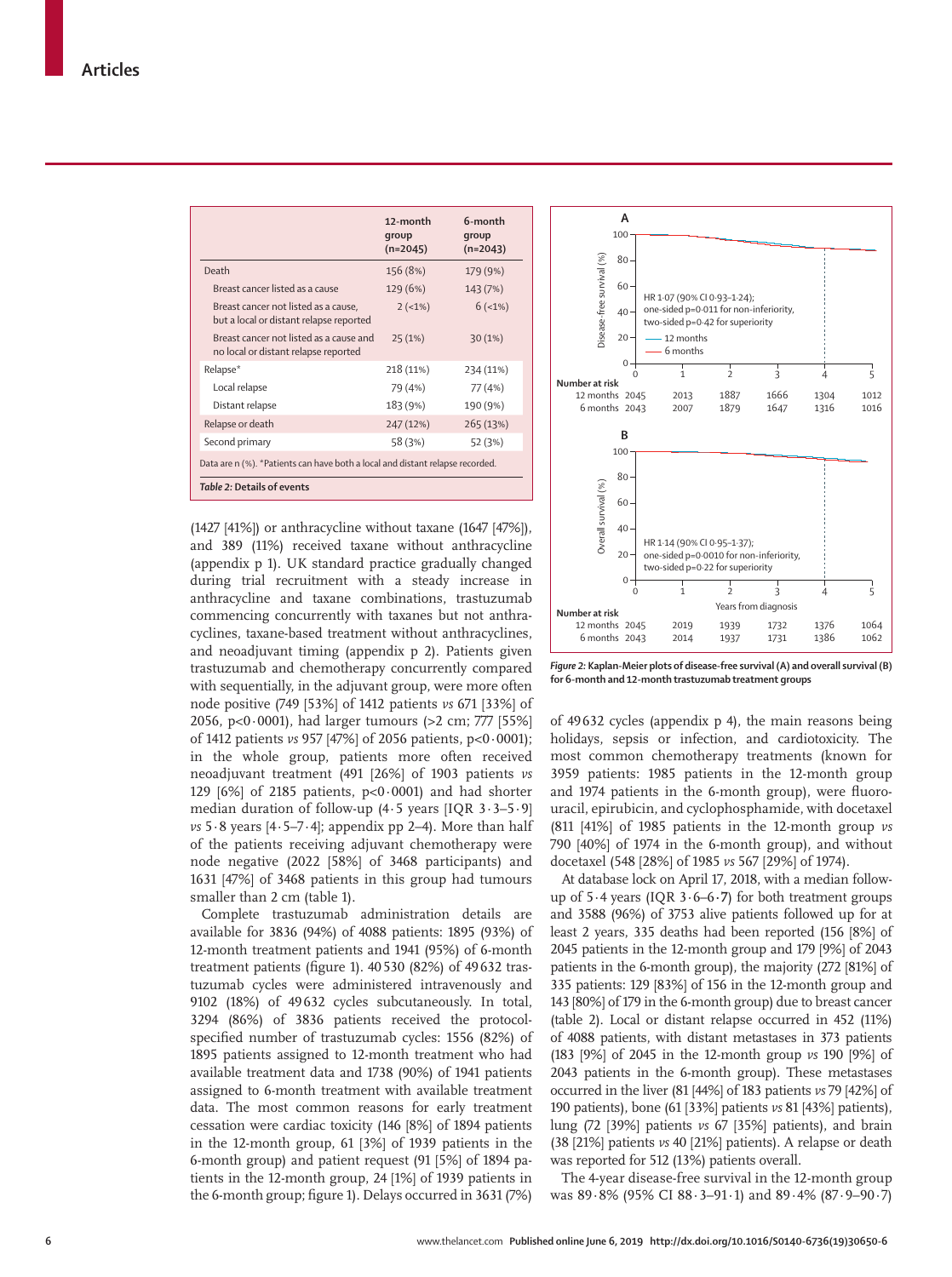| A                                          | n/N (%)        |                | 6 months events            |                     |                                                  | Hazard ratio (95% CI) |        |
|--------------------------------------------|----------------|----------------|----------------------------|---------------------|--------------------------------------------------|-----------------------|--------|
|                                            | 6 months       | 12 months      | Observed minus<br>expected | Variance            |                                                  |                       |        |
| <b>ER</b> status                           |                |                |                            |                     |                                                  |                       | 0.13   |
| Negative                                   | 121/632 (19%)  | 99/633 (16%)   | 12.6                       | 55.0                |                                                  | $1.26(0.97-1.64)$     |        |
| Positive                                   | 144/1411 (10%) | 148/1412 (10%) | $-3.2$                     | 73.0                |                                                  | $0.96(0.76 - 1.20)$   |        |
| Chemotherapy type                          |                |                |                            |                     |                                                  |                       | 0.011  |
| Anthracycline-based                        | 93/846 (11%)   | 108/854 (13%)  | $-7.9$                     | 50.2                |                                                  | $0.86(0.65 - 1.13)$   |        |
| Taxane-based                               | 28/203 (14%)   | 11/200 (6%)    | 8.8                        | 9.7                 |                                                  | $2.47(1.31 - 4.62)$   |        |
| Anthracycline and taxane                   | 144/991 (15%)  | 127/989 (13%)  | $8-7$                      | $67 - 7$            |                                                  | $1.14(0.90 - 1.44)$   |        |
| Neither                                    | 0/3            | 1/2 (50%)      | $-0.6$                     | $0.2 \triangleleft$ |                                                  |                       |        |
| Chemotherapy timing                        |                |                |                            |                     |                                                  |                       | 0.074  |
| Adjuvant                                   | 194/1731 (11%) | 197/1737 (11%) | $-1.6$                     | $97 - 7$            |                                                  | $0.98(0.81 - 1.20)$   |        |
| Neoadjuvant                                | 71/312 (23%)   | 50/308 (16%)   | $10-7$                     | 30.2                |                                                  | $1.43(1.00-2.04)$     |        |
| Trastuzumab timing                         |                |                |                            |                     |                                                  |                       | 0.0010 |
| Concurrent                                 | 123/952 (13%)  | 82/951 (9%)    | 21.8                       | 51.2                |                                                  | $1.53(1.16-2.01)$     |        |
| Sequential                                 | 142/1091 (13%) | 165/1094 (15%) | $-12.9$                    | $76 - 7$            |                                                  | $0.84(0.68 - 1.06)$   |        |
| Age (years)                                |                |                |                            |                     |                                                  |                       | 0.53   |
| ≤50                                        | 94/677 (14%)   | 93/657 (14%)   | $-0.2$                     | $46 - 7$            |                                                  | $0.99(0.75 - 1.33)$   |        |
| >50<br>Grade                               | 171/1366 (13%) | 154/1388 (11%) | 9.0                        | 81.2                |                                                  | 1.12 (0.90-1.39)      |        |
| Well differentiated                        |                |                |                            |                     |                                                  |                       | 0.44   |
| Moderately differentiated                  | 2/34(6%)       | 0/29           | 0.9                        | 0.5                 |                                                  | <b>NA</b>             |        |
|                                            | 77/642 (12%)   | 69/628 (11%)   | 2.8                        | 36.5                |                                                  | $1.08(0.78 - 1.49)$   |        |
| Poorly differentiated<br>Menopausal status | 175/1297 (13%) | 175/1322 (13%) | 1.9                        | 87.5                |                                                  | $1.02(0.83 - 1.26)$   |        |
|                                            |                |                |                            |                     |                                                  |                       | 0.63   |
| Premenopausal                              | 78/580 (13%)   | 74/567 (13%)   | $1-7$                      | 38.0                |                                                  | $1.05(0.76 - 1.44)$   |        |
| Perimenopausal<br>Postmenopausal           | 11/150 (7%)    | 12/110 (11%)   | $-2.0$                     | 5.6                 |                                                  | $0.71(0.31 - 1.61)$   |        |
| HER2 immunohistochemistry score            | 140/1070 (13%) | 136/1144 (12%) | 5.2                        | 68.9                |                                                  | $1.08(0.85 - 1.37)$   | 0.52   |
| 2+ and FISH-positive                       |                |                |                            |                     |                                                  |                       |        |
| $3+$                                       | 61/497 (12%)   | 70/540 (13%)   | $-2.1$                     | $32 - 7$            |                                                  | $0.94(0.67-1.32)$     |        |
| Overall                                    | 189/1487 (13%) | 173/1460 (12%) | 6.1<br>$9 - 2$             | 90.5<br>128.0       |                                                  | $1.07(0.87 - 1.31)$   |        |
|                                            | 265/2043 (13%) | 247/2045 (12%) |                            |                     |                                                  | $1.07(0.90 - 1.28)$   |        |
|                                            |                |                |                            |                     |                                                  |                       |        |
| B                                          |                |                |                            |                     |                                                  |                       |        |
|                                            |                |                |                            |                     |                                                  |                       |        |
| <b>ER</b> status                           |                |                |                            |                     |                                                  |                       | 0.37   |
| Negative                                   | 82/504 (16%)   | 78/522 (15%)   | $4-0$                      | $40 - 0$            |                                                  | $1.11(0.81 - 1.51)$   |        |
| Positive                                   | 112/1227 (9%)  | 119/1215 (10%) | $-5.0$                     | $57 - 7$            |                                                  | $0.92(0.71 - 1.19)$   |        |
| Chemotherapy type                          |                |                |                            |                     |                                                  |                       | 0.0053 |
| Anthracycline-based                        | 81/819 (10%)   | 102/828 (12%)  | $-11.0$                    | $45 - 7$            |                                                  | $0.79(0.59 - 1.05)$   |        |
| Taxane-based                               | 27/194 (14%)   | 10/195 (5%)    | 8.9                        | 9.2                 |                                                  | $2.62(1.37 - 5.00)$   |        |
| Anthracycline and taxane                   | 86/715 (12.%)  | 84/712 (12%)   | $1-1$                      | 42.5                |                                                  | $1.03(0.76 - 1.39)$   |        |
| Neither                                    | 0/3            | 1/2(50%)       | $-0.6$                     | 0.2                 |                                                  |                       |        |
| <b>Trastuzumab Timing</b>                  |                |                |                            |                     |                                                  |                       | 0.0025 |
| Concurrent                                 | 76/708 (11%)   | 50/704 (7%)    | $13-4$                     | 31.5                |                                                  | $1.53(1.08-2.17)$     |        |
| Sequential                                 | 118/1023 (12%) | 147/1033 (14%) | $-15.1$                    | 66.2                |                                                  | $0.80(0.63 - 1.01)$   |        |
| Node                                       |                |                |                            |                     |                                                  |                       | 0.19   |
| Negative                                   | 77/1019 (8%)   | 70/1003 (7%)   | $3-1$                      | 36.7                |                                                  | $1.09(0.79-1.50)$     |        |
| $1 - 3$                                    | 65/486 (13%)   | 53/479 (11%)   | $4 - 8$                    | $29-4$              |                                                  | $1.18(0.82 - 1.69)$   |        |
| $4+$                                       | 51/211 (24%)   | 74/244 (30%)   | $-8.5$                     | 31.0                |                                                  | $0.76(0.54 - 1.08)$   |        |
| Size                                       |                |                |                            |                     |                                                  |                       | 0.98   |
| $\leq$ 2 cm                                | 58/807 (7%)    | 62/824 (8%)    | $-1.7$                     | $30 - 0$            |                                                  | $0.95(0.66 - 1.35)$   |        |
| $>2-5$ cm                                  | 109/786 (14%)  | 110/778 (14%)  | $-0.6$                     | 54.7                |                                                  | $0.99(0.76 - 1.29)$   |        |
| $>5$ cm                                    | 22/83 (27%)    | 21/87 (24%)    | 0.0                        | $10-5$              |                                                  | $1.00(0.55 - 1.84)$   |        |
| ER and node                                |                |                |                            |                     |                                                  |                       | 0.67   |
| ER positive, node negative                 | 42/720 (6%)    | 42/711 (6%)    | $-0.4$                     | $21-0$              |                                                  | $0.98(0.64 - 1.51)$   |        |
| ER negative, node negative                 | 35/299 (12%)   | 28/292 (10%)   | $3-7$                      | $15-7$              |                                                  | $1.27(0.77 - 2.08)$   |        |
| ER positive, node positive                 | 70/496 (14%)   | 77/497 (15%)   | $-4.8$                     | $36 - 7$            |                                                  | $0.88(0.63 - 1.21)$   |        |
| ER negative, node positive                 | 46/201 (23%)   | 50/226 (22%)   | 0.6                        | 23.9                |                                                  | $1.03(0.69 - 1.53)$   |        |
| <b>Overall</b>                             | 194/1731 (11%) | 197/1737 (11%) | $-1.6$                     | $97 - 7$            |                                                  | $0.98(0.81 - 1.20)$   |        |
|                                            |                |                |                            |                     | $0.1$ $0.20.3$ 0.5<br>2, 3, 4, 5<br>$\mathbf{1}$ | 10                    |        |
|                                            |                |                |                            |                     | 0.4                                              |                       |        |
|                                            |                |                |                            |                     | ↞                                                |                       |        |
|                                            |                |                |                            |                     | Favours 6-month Favours 12-month                 |                       |        |
|                                            |                |                |                            |                     | treatment<br>treatment                           |                       |        |

*Figure 3:* **Forest plots of disease-free survival for all patients (A) and patients who received adjuvant treatment (B)** FISH=fluorescence in-situ hybridisation. ER=oestrogen receptor.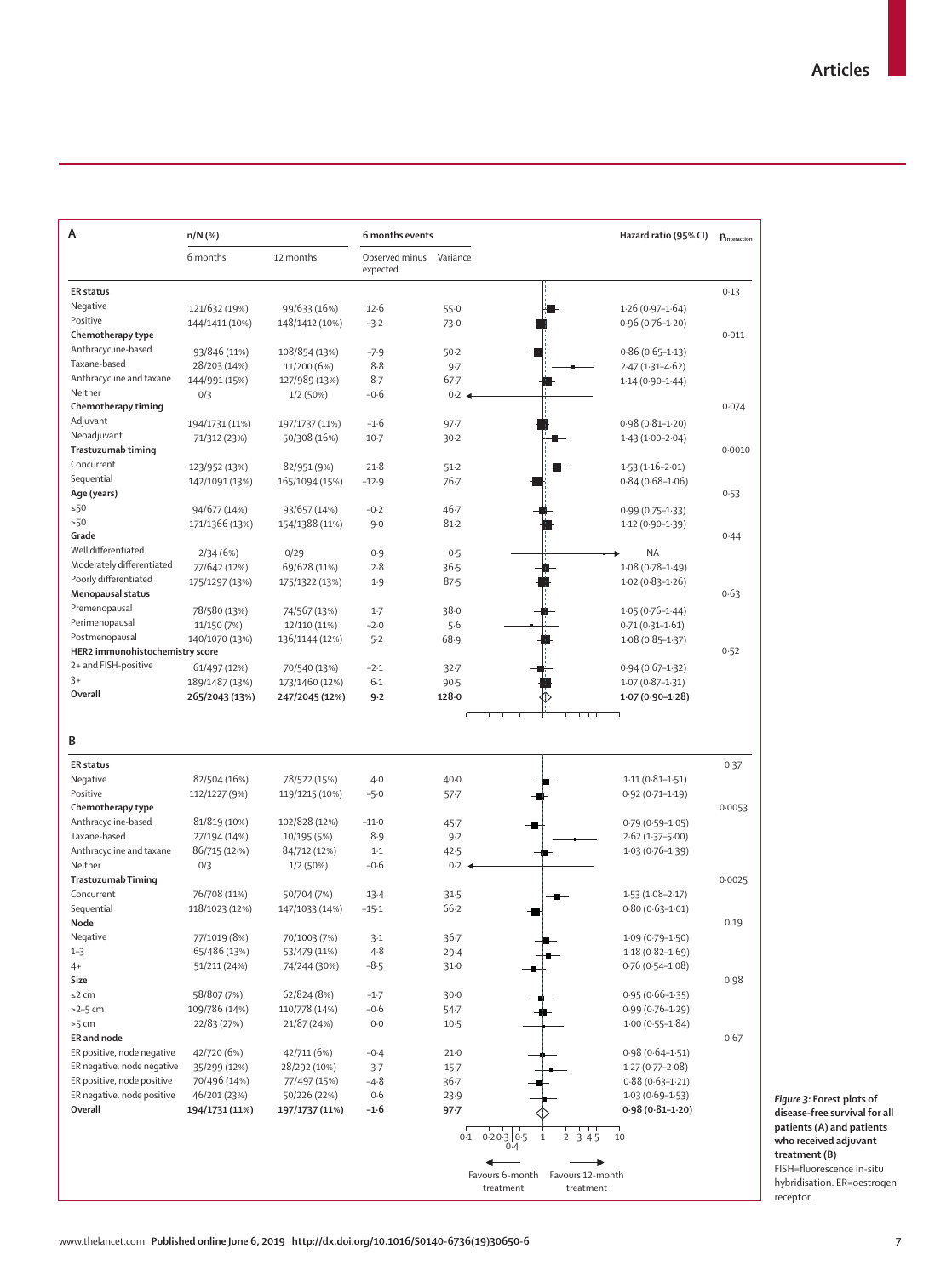

*Figure 4:* **Kaplan-Meier plots of landmark analysis from 6-months after starting trastuzumab treatment**

(A) Disease-free survival. (B) Overall survival.

in the 6-month group (figure 2A), showing a 0·4% absolute difference in disease-free survival between treatment groups at 4 years. Thus, with the noninferiority margin of 3%, the non-inferiority limit for the HR was set at 1·32. The HR for relapse or death with 6 months compared with 12 months trastuzumab was 1·07 (90% CI 0·93–1·24, non-inferiority p=0·011); this outcome met the prespecified definition of non-inferiority. The two-sided p value for difference between treatments (superiority) was 0·42. Adjustment for all stratification factors gave the same results with an HR of 1·07 (90% CI 0·93–1·24; non-inferiority  $p=0.0097$ ). Analysis of overall survival (figure 2B) also met the prespecified definition of non-inferiority (4-year overall survival of 94·8% [95% CI 93·7–95·8] in the 12-month group and 93·8% [92·6–94·9] in the 6-month group), showing a 1% absolute difference in overall survival between treatment groups at 4 years. The noninferiority limit for the HR was set at 1·60. The HR for overall survival was  $1.14$  (90% CI  $0.95-1.37$ , non-inferiority  $p=0.0010$ ). The two-sided p value for difference between treatments was 0·22 and adjustment for all stratification factors resulted in similar results (HR 1·13 [90% CI 0·94–1·35]).

Forest plots for disease-free survival that included all patients (figure 3A) showed heterogeneity for chemotherapy type ( $p=0.011$ ), predominantly driven by the small number of events in the taxane-only group, in which most patients received docetaxel with cyclophosphamide.<sup>24</sup> The timing of trastuzumab relative to chemotherapy (concurrent or sequential) showed heterogeneity between groups ( $p=0.0010$ ), favouring the 12-month treatment for patients receiving concurrent trastuzumab. Forest plots for overall survival (appendix p 7) also showed heterogeneity for concurrent and sequential treatments; they additionally showed heterogeneity for oestrogen receptorstatus ( $p=0.019$ ), with improved outcomes for 12-month trastuzumab treatments for patients with oestrogen receptor-negative disease. No heterogeneity was observed for age, grade, menopausal status, or HER2 score (immunohistochemistry score 3+, or score 2+ with fluorescence in-situ hybridisation-positive) for disease-free survival or overall survival. Exploratory forest plots for patients who received adjuvant therapy only (figure 3B; appendix p 8) showed similar results, with no heterogeneity for node status, size, and combined oestrogen receptor and node status.

The landmark analysis of disease-free survival and overall survival included 4009 patients (2009 patients in the 12-month group and 2000 patients in the 6-month group) who remained alive and disease-free 6 months after starting trastuzumab. Kaplan-Meier (figure 4) and forest plots (appendix pp 9–12) for landmark disease-free survival and overall survival showed similar results to those observed for disease-free survival and overall survival. Landmark 4-year disease-free survival was 88·3% for the 12-month group and 88·2% for the 6-month group (absolute difference 0·1%). Therefore, the non-inferiority limit for the HR was set at 1·28 and, with a calculated HR of  $1.07$  (90% CI 0 $.92-1.24$ ), this outcome met the prespecified definition of non-inferiority (noninferiority  $p=0.023$ ). Landmark 4-year overall survival was 92·8% for the 12-month group and 92·2% for the 6-month group (absolute difference 0·6%). Thus, the non-inferiority limit for the HR was set at 1·44 and, with a calculated HR of  $1.13$  (90% CI  $0.94-1.37$ ), this outcome met the prespecified definition of non-inferiority (noninferiority  $p=0.017$ ). Congruent results were found for disease-free interval, distant disease-free interval, distant disease-free survival, invasive disease-free survival, and breast-cancer specific survival analyses (data not shown).

During the 12-month period after starting trastuzumab, a higher proportion of 12-month patients (459 [24%] of 1894 patients) than 6-month patients (373 [19%] of 1939 patients,  $p=0.00020$ ) reported at least one adverse event of severe grade (ie, CTCAE ≥3, or CTCAE=2 for palpitations; table 3). The excesses were in cough (82 [4·3%] of 1894 patients in the 12-month group *vs* 44  $[2.3\%]$  of 1939 patients in the 6-month group, p=0.00049), palpitations (91 [4·8%] *vs* 52 [2·7%], p=0·00072), fatigue (226 [11·9%] *vs* 167 [8·6%], p=0·00086), pain (98 [5·2%] *vs* 62 [3·2%], p=0·0029), chills (67 [3·5%] *vs* 40 [2·1%], p=0·0075), muscle or joint pain (215 [11·4%] *vs* 174 [9·0%], p=0·017), and nausea (35 [1·9%] *vs* 20 [1·0%], p=0·047;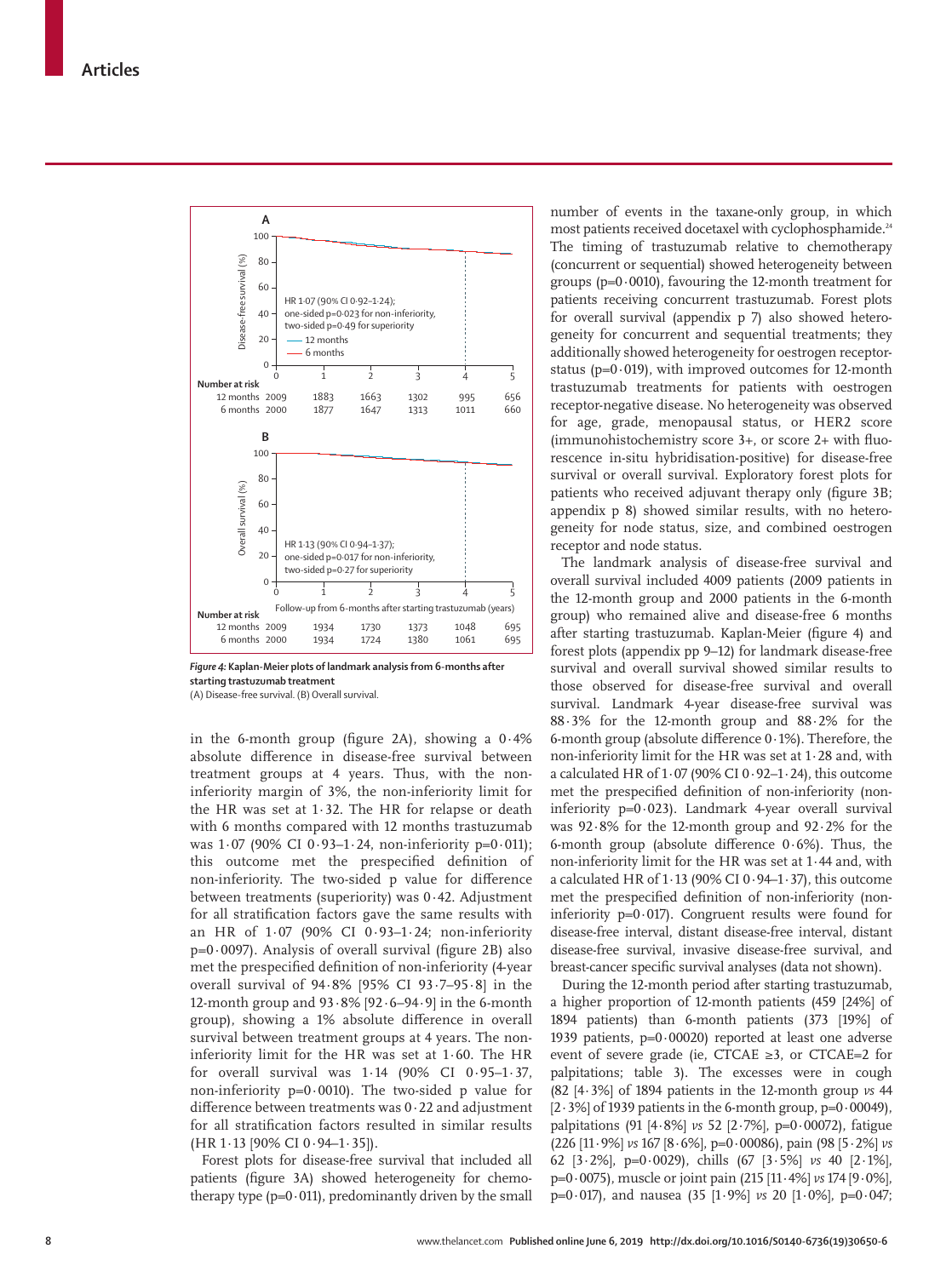| 12-month group                                                                                                                                                                                                                                                                                                                                                                                                                                                                                                                                                                                                                                                                                                                                                                                                                                                                                                                                                                                                                                                                      |                |                | 6-month group  |                |                |  |
|-------------------------------------------------------------------------------------------------------------------------------------------------------------------------------------------------------------------------------------------------------------------------------------------------------------------------------------------------------------------------------------------------------------------------------------------------------------------------------------------------------------------------------------------------------------------------------------------------------------------------------------------------------------------------------------------------------------------------------------------------------------------------------------------------------------------------------------------------------------------------------------------------------------------------------------------------------------------------------------------------------------------------------------------------------------------------------------|----------------|----------------|----------------|----------------|----------------|--|
| Total                                                                                                                                                                                                                                                                                                                                                                                                                                                                                                                                                                                                                                                                                                                                                                                                                                                                                                                                                                                                                                                                               | Months 1-6     | Months 7-12    | Total          | Months 1-6     | Months 7-12    |  |
| 459/1894 (24%)                                                                                                                                                                                                                                                                                                                                                                                                                                                                                                                                                                                                                                                                                                                                                                                                                                                                                                                                                                                                                                                                      | 350/1894 (18%) | 259/1764 (15%) | 373/1939 (19%) | 370/1939 (19%) | 8/93(9%)       |  |
| 64/2044 (3%)                                                                                                                                                                                                                                                                                                                                                                                                                                                                                                                                                                                                                                                                                                                                                                                                                                                                                                                                                                                                                                                                        | 39/2044 (2%)   | 25/2019‡ (1%)  | 29/2041 (1%)   | 28/2041 (1%)   | 2/2015‡ (0.1%) |  |
| 224/1968 (11%)                                                                                                                                                                                                                                                                                                                                                                                                                                                                                                                                                                                                                                                                                                                                                                                                                                                                                                                                                                                                                                                                      | 164/1968 (8%)  | 157/1936 (8%)  | 155/1994 (8%)  | 126/1994 (6%)  | 96/1894 (5%)   |  |
| 146/1894 (8%)                                                                                                                                                                                                                                                                                                                                                                                                                                                                                                                                                                                                                                                                                                                                                                                                                                                                                                                                                                                                                                                                       | 63/1894 (3%)   | 83/1764 (5%)   | 61/1939 (3%)   | 60/1939 (3%)   | 1/93(1%)       |  |
| $7/2044$ (<1%)                                                                                                                                                                                                                                                                                                                                                                                                                                                                                                                                                                                                                                                                                                                                                                                                                                                                                                                                                                                                                                                                      | 0/2044         | $0/2019$ ‡     | $4/2041$ (<1%) | 0/2041         | $0/2015$ ‡     |  |
| 0/2044                                                                                                                                                                                                                                                                                                                                                                                                                                                                                                                                                                                                                                                                                                                                                                                                                                                                                                                                                                                                                                                                              | 0/2044         | $0/2019$ ‡     | 0/2041         | 0/2041         | $0/2015$ ‡     |  |
| 228/2040 (11%)                                                                                                                                                                                                                                                                                                                                                                                                                                                                                                                                                                                                                                                                                                                                                                                                                                                                                                                                                                                                                                                                      | 148/2040 (7%)  | 151/1938 (8%)  | 176/2038 (9%)  | 146/2038 (7%)  | 84/1749 (5%)   |  |
|                                                                                                                                                                                                                                                                                                                                                                                                                                                                                                                                                                                                                                                                                                                                                                                                                                                                                                                                                                                                                                                                                     |                |                |                |                |                |  |
| 163/1959 (8%)                                                                                                                                                                                                                                                                                                                                                                                                                                                                                                                                                                                                                                                                                                                                                                                                                                                                                                                                                                                                                                                                       | 98/1950 (5%)   | 102/1873 (5%)  | 132/1959 (7%)  | 102/1954 (5%)  | 60/1693 (4%)   |  |
| 108/1959 (6%)                                                                                                                                                                                                                                                                                                                                                                                                                                                                                                                                                                                                                                                                                                                                                                                                                                                                                                                                                                                                                                                                       | 63/1950 (3%)   | 71/1873 (4%)   | 86/1959 (4%)   | 70/1954 (4%)   | 32/1693 (2%)   |  |
| Data are n/N (%). CTCAE=Common Terminology Criteria for Adverse Events. LVEF=left ventricular ejection fraction. *CTCAE grade of 3 or more, or grade of 2 for palpitations.<br>†Denominators exclude the three patients known not to have received trastuzumab. ‡Denominators reduced because of either deaths or withdrawal of consent for follow-up<br>within the first 6 months. SClinical cardiac dysfunction is defined as symptoms of cardiac disease, signs of congestive heart failure, use of new medication for cardiac disease,<br>or a combination of these factors. I11 deaths were reported to have a cardiac cause, either first cause or contributory; none occurred during the first 12 months after starting<br>trastuzumab treatment; nine patients died without metastatic disease and two had metastatic disease; in all cases, trastuzumab was considered unrelated or unlikely to be<br>related with the cardiac problems.   Low LVEF was defined as ejection fraction of less than 50% or unknown ejection fraction but classified on report as not normal. |                |                |                |                |                |  |
|                                                                                                                                                                                                                                                                                                                                                                                                                                                                                                                                                                                                                                                                                                                                                                                                                                                                                                                                                                                                                                                                                     |                |                |                |                |                |  |

appendix p 13). These were seen predominantly during the 7–12-month period. Similarly, 67 serious adverse reactions were reported in 64 patients in the 12-month group and 34 events in 29 patients in the 6-month group; the excesses seen during the 7–12 month period. Clinical cardiac dysfunction was reported more commonly in the 12-month group (224 [11%] of 1968 patients) than in the 6-month group (155 [8%] of 1994 patients; p=0·00014; table 3). A small absolute difference in clinical cardiac dysfunction rates was observed in the first 6 months  $(p=0.018)$ , with a larger difference during the 7–12-month period (p=0·00020). Trastuzumab was stopped early because of cardiac toxicity in 146 (8%) of 1894 patients in the 12-month group and 61 (3%) of 1939 patients in the 6-month group ( $p<0.0001$ ).

In total, 19 414 measurements of LVEF were made in 4078 patients: 10 162 in 2040 12-month patients and 9252 in 2038 6-month patients. During the first 6 months of treatment, proportions of patients with low LVEF were 7% in both groups  $(p=0.96)$ . However, during months 7–12, this proportion increased for the 12-month group (8%) but decreased for the 6-month group (5%; p=0·0003 for difference between groups). During months 7–12, substantial decreases of LVEF to less than 50% after a baseline of 59% or more occurred in 71 (4%) of 1873 patients in the 12-month and 32 (2%) of 1693 patients in the 6-month group  $(p=0.0010)$ . 11 deaths were considered cardiac (primary or contributory cause); however, none occurred during trastuzumab treatment and none were considered to be associated with trastuzumab by the TMG (appendix p 5, 6). Comparing the 1786 (44%) of 4088 patients randomised into the trial before the start of trastuzumab with all patients, the comparison of toxicity between the two treatment groups was broadly similar, although toxicity, including cardiotoxicity, showed marginally higher proportions of patients reporting these effects in both 6-month and 12-month treatment groups for patients randomised before the start of trastuzumab (appendix p 6).

3910 patients (1960 patients in the 12-month group, 1950 patients in the 6-month group) participated in the substudy assessing quality of life. In both groups, feelings of general health declined during the first 3 months of trastuzumab (appendix p 14), when 1816 (46%) of 3910 patients were receiving concurrent chemotherapy, and then steadily improved after completion of treatment. The EQ-5D-3L health state remained steady from baseline to 3 months for both randomised groups and appeared to slowly increase after this period, occurring slightly later for 12-month patients (appendix p 15).

## **Discussion**

PERSEPHONE showed non-inferiority for 6 months of trastuzumab compared with 12 months. Our definition of non-inferiority was no worse than 3% absolute below the standard group's 4-year disease-free survival, and the noninferiority limit was thus calculated as an HR of less than 1·32. Notably, the upper confidence limit of the HR was 1·24, which is statistically significantly below this non-inferiority boundary (non-inferiority  $p=0.011$ ). This finding reflects that, although the non-inferiority boundary was set at 3%, the actual point estimate reduction observed was very small at 0·4% for 4-year disease-free survival and 0·1% for the landmark 4-year disease-free survival.

Other outcome analyses, including overall survival, landmark overall survival 6 months after the start of trastuzumab, and sensitivity analyses for other survival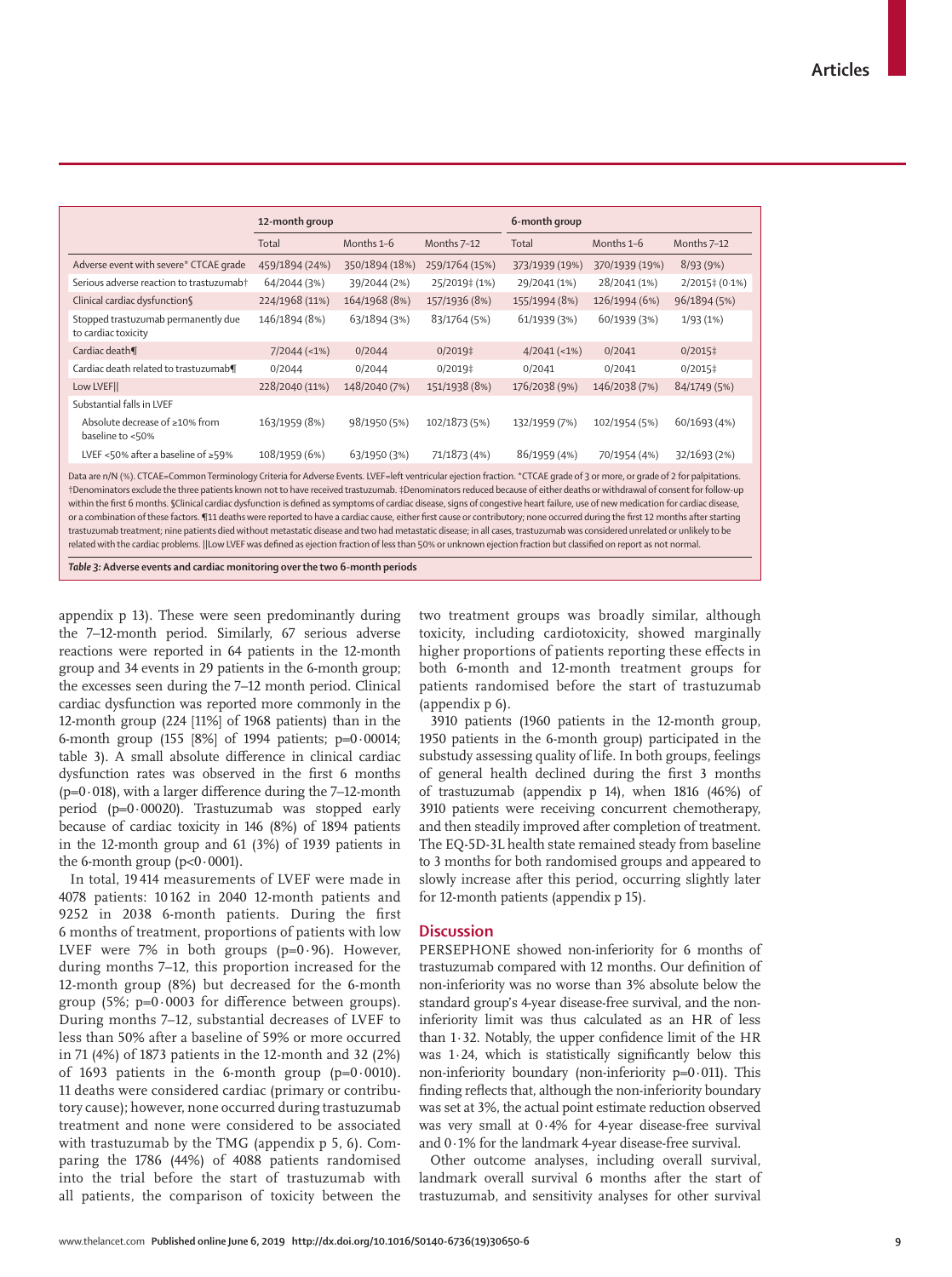endpoints, were all congruent, showing the noninferiority of 6-months treatment. In addition, fewer cardiac events and other toxic effects occurred with 6-month treatment and, therefore, the balance of risk and benefit favours shorter treatment. Notably, the patient population in PERSEPHONE, mapping onto standard practice in the clinic, had a substantially better profile of standard prognostic factors than patients treated in the original adjuvant trastuzumab trials.<sup>2-5</sup> The trial included 69% patients with oestrogen receptor-positive tumours compared with 36–54% in registration studies; 58% patients were node negative compared with 7–33%; and 47% had tumours of 2 cm or less compared with 35–40%. These standard prognostic factors are similar to those for patients entered into PHARE<sup>12</sup> and the other non-inferiority trials.15,16 PERSEPHONE recruited the number of patients specified in the statistical plan and with an event-driven analysis was sufficiently powered to meet the primary endpoint. To our knowledge, PERSEPHONE is the largest trastuzumab duration comparison study for early breast cancer and the only one to show non-inferiority for the primary endpoint of reduced duration adjuvant trastuzumab.

Before the set-up of the trial, the PERSEPHONE TMG and the patient and public involvement group agreed that an absolute difference up to 3% for the 6-month treatment was considered acceptable by clinicians and patients. This margin is commonly used in noninferiority trials in oncology, including in the TAILORx study,<sup>26</sup> published in 2018. Funders (which provided national and international peer review for the trial), National Research Ethics Committee, and each recruiting centre endorsed the view that showing this non-inferiority margin would be important and, if proven, would be potentially practice changing. In the PERSEPHONE statistical analysis plan, we planned to calculate the HR limit of non-inferiority using the observed 4-year disease-free survival in the standard group at the time of the primary endpoint analysis. This statistical analysis plan was approved by the IDSMC as most appropriate for the study.

Two other randomised studies compared treatment for 6 months with 12 months. The  $HORG<sup>14</sup>$  study included only 481 patients and used a non-inferiority margin of 8% using dose-dense fluorouracil, epirubicin, and cyclophosphamide followed by docetaxel as chemotherapy with 6 months or 12 months of trastuzumab commencing concurrently with docetaxel. This relatively small trial with low power did not show non-inferiority for 3-year disease-free survival. The PHARE trial<sup>12</sup> had an original recruitment target of 7000 patients with a 2% non-inferiority margin. The trial included fewer patients than originally planned (n=3384) and reported an early primary endpoint of disease-free survival at 2 years on the advice of the IDSMC. The HR noninferiority limit was prespecified at 1·15 on the expected standard group for a disease-free survival of 85% at

2 years. The trial reported an HR of 1·28 (95% CI 1·05–1·56; non-inferiority p=0·29) and, therefore, did not show non-inferiority. The longer-term results from PHARE<sup>27</sup> were presented in December, 2018, after a median of 7·5 years and the HR was 1·08 (95% CI 0·93–1·25; non-inferiority p=0·39) with the upper confidence limit still exceeding the HR limit of 1·15. Therefore, the conclusion remained the same: non-inferiority was not confirmed. Although the HR at 7·5 years median follow-up is remarkably similar to that measured in the PERSEPHONE trial, each trial is correctly reported according to its own prespecified statistical analysis plan, and hence reported conclusions are different. The PERSEPHONE and PHARE trials groups established a collaboration at the start of the trials for an individual patient data meta-analysis or joint analysis, which will provide larger numbers for exploratory subgroup analyses.

Long-term follow-up of patients within the PERSEPHONE trial is planned. The importance of long-term follow-ups in trials of HER2-positive breast cancer has been emphasised by several studies in which results have changed with time. The longer-term followup of PHARE<sup>27</sup> showed a reduction in the HR for disease recurrence or death compared with the 2-year results. In contrast, the FinHer study, $28$  which provided the stimulus for all the reduced duration trials, showed with longer follow-up<sup>28</sup> less effect in terms of the HR for disease recurrence or death, which increased from 0·42 at 3 years to 0·65 with a median follow-up of more than 5 years. In addition, a presentation<sup>29</sup> in 2018 from a combined analysis of the N9831 and NSABP B31 studies showed that the risk of recurrence after 5 years was higher in patients with oestrogen receptor-positive and HER2-positive breast cancer than those with oestrogen receptor-negative and HER2-positive disease; this finding is relevant for PERSEPHONE because of the inclusion of a high proportion of oestrogen receptorpositive patients. Longer follow-up in the PERSEPHONE trial will also be particularly important because changes in standard treatments during the trial mean that for concurrent, anthracycline with taxane-based, and neoadjuvant treatments, the follow-up will be on average shorter than for those receiving sequential, anthracycline-based and adjuvant treatment.

Two trials tested 9 weeks concurrent treatment versus 12 months and neither showed non-inferiority. SHORTHer<sup>15</sup> randomly assigned 1253 patients and the non-inferiority limit for a less than 3% margin below standard treatment was an HR of less than 1·29 for the primary endpoint of disease-free survival at 5 years; the trial HR was  $1.15$  (90% CI 0 $.91-1.46$ ). SOLD<sup>16</sup> randomly assigned 2176 patients and the non-inferiority limit for a margin of less than 4% was an HR of less than 1·385 for the primary endpoint of disease-free survival at 5 years; the trial HR was  $1.39$  (90% CI  $1.12-1.72$ ). One potential explanation is that the total dose of trastuzumab in the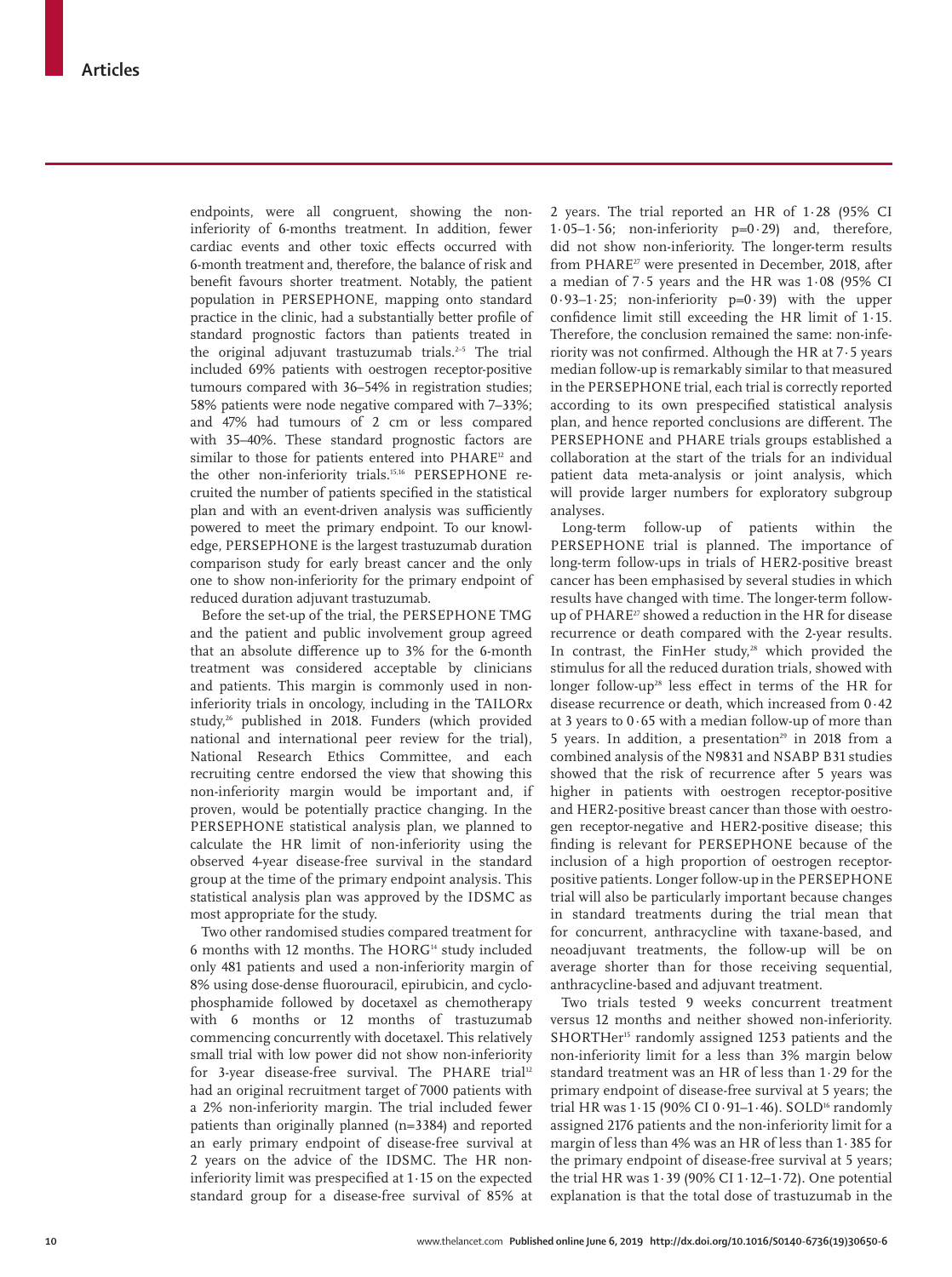9-week group was 20 mg/kg, which is substantially less than the 56 mg/kg in PERSEPHONE, PHARE, $12$  and HORG.14 This total dose might be insufficient to produce a non-inferior outcome compared with 12 months, even when used concurrently with docetaxel immediately after surgery.

Heterogeneities between prespecified stratification subgroups are seen in the PERSEPHONE trial. For disease-free survival, there is apparent heterogeneity  $(p=0.0010)$  for timing of trastuzumab and chemotherapy: patients receiving concurrent treatment appeared to benefit more from standard 12 months of trastuzumab. This result is intriguing because we anticipated that concurrent rather than sequential timing of trastuzumab and chemotherapy would show non-inferiority on the basis of evidence of synergy of concurrent treatment from in-vitro data, $^{\scriptscriptstyle 30}$  and metastatic $^{\scriptscriptstyle 1}$  and adjuvant $^{\scriptscriptstyle 7,12,31}$ clinical trials. We cannot readily explain the heterogeneity measured in our trial for trastuzumab scheduling and duration, but it is important to note that the decision to use concurrent or sequential treatment was selected by investigators and not randomised. Given that patients treated with concurrent chemotherapy also generally had more high-risk features, it is not clear whether the observed heterogeneity is due to the treatment schedule itself, the type of chemotherapy used, or whether it reflects the underlying risk of relapse. However, although the trial was stratified by concurrent and sequential chemotherapy and subgroups are balanced in terms of numbers of patients receiving either 6 or 12 months trastuzumab, these subgroups are smaller and, therefore, lack statistical power. All patients in the concurrent group received either anthracycline and taxane combinations or taxane-based chemotherapy without anthracyclines. HERA<sup>2,32</sup> is the only trial reporting data for an exploratory subgroup analysis of a non-randomised comparison of sequential administration of trastuzumab after anthracycline and taxane, with trastuzumab after anthracycline without taxane chemotherapy Although trastuzumab appeared to be less efficacious in the anthracycline and taxane group than in the anthracycline alone group, this interaction was not found to be statistically significant. Although we acknowledge that any possible interaction between concurrent and sequential trastuzumab with chemotherapy might raise some concern, this subgroup analysis lacks statistical power for non-inferiority. The heterogeneity showed for different chemotherapy backbones is driven mainly by the taxane without anthracycline group and this result should be interpreted with caution given the small size of this group and the very small number of events. For overall survival in the PERSEPHONE trial, heterogeneity was also shown for oestrogen receptor status; patients with oestrogen receptor-negative disease appeared to benefit more from 12 months trastuzumab, which is perhaps not surprising given the increased risk of relapse in this group.

PERSEPHONE mapped onto standard practice in the UK and study strengths are broad inclusion criteria, which allowed recruitment of a large number of patients in routine clinics and ongoing recruitment as standard chemotherapy regimens and trastuzumab timing changed. The limitations of this design include the potential for complex interactions between trastuzumab duration and prognostic factors, the changing standard practice over the 8 years of the trial, the variable timing of randomisation potentially introducing ascertainment bias, and selection of chemotherapy and trastuzumab timing according to perceived risk by the investigators (ie, concurrent preferred in high-risk patients; appendix pp 2–4). An additional limitation that must be considered is that the analyses were done according to the intentionto-treat principle. Although we believe that this analysis is the most appropriate to use, ensuring unbiased estimates, it can potentially underestimate differences between treatment groups and thus drive the results towards non-inferiority. This limitation is a concern particularly when adherence to treatment is low, differential loss to follow-up occurs, or both. However, in the PERSEPHONE trial, adherence to protocolmandated treatment is high and loss to follow-up is low.

All reduced-duration trastuzumab trials have shown less cardiotoxicity for the shorter duration.11,15,16 In addition, the HERA trial showed that 24 months of trastuzumab further increased rates of cardiotoxicity without improving cancer outcomes.<sup>5,9</sup> As part of the translational programme in PERSEPHONE, over 80% of patients have donated blood samples that will be part of a genome-wide association study of cardiotoxicity with investigation of interaction with duration of treatment.

Substantial changes to the management of HER2 positive early breast cancer over the past 13 years have occurred, since the concept for the PERSEPHONE trial was developed alongside the other duration trials. The trial was designed to be pragmatic, map onto standard practice, which allowed patients to continue to be enrolled since standard chemotherapy regimens and trastuzumab timings changed. Although this approach is an advantage for trial recruitment and ensures contemporaneity, one of the limitations of this design is that there will not be sufficient power in different subgroups to confirm non-inferiority. Following the report of N9831 in 2011,<sup>31</sup> which showed superiority of concurrent trastuzumab and taxane chemotherapy over sequential trastuzumab, the use of concurrent treatments increased. Until 2011, the majority of patients in the UK received standard anthracycline-based regimens with sequential trastuzumab similar to those used successfully in HERA.<sup>2</sup> The docetaxel, carboplatin, and herceptin regimen from the BCIRG 006 study<sup>4</sup> and the adjuvant paclitaxel and trastuzumab regimen<sup>33</sup> which avoid anthracyclines, are now widely used in North America and are gaining acceptance in Europe, including the UK. The adjuvant paclitaxel and trastuzumab regimen was developed in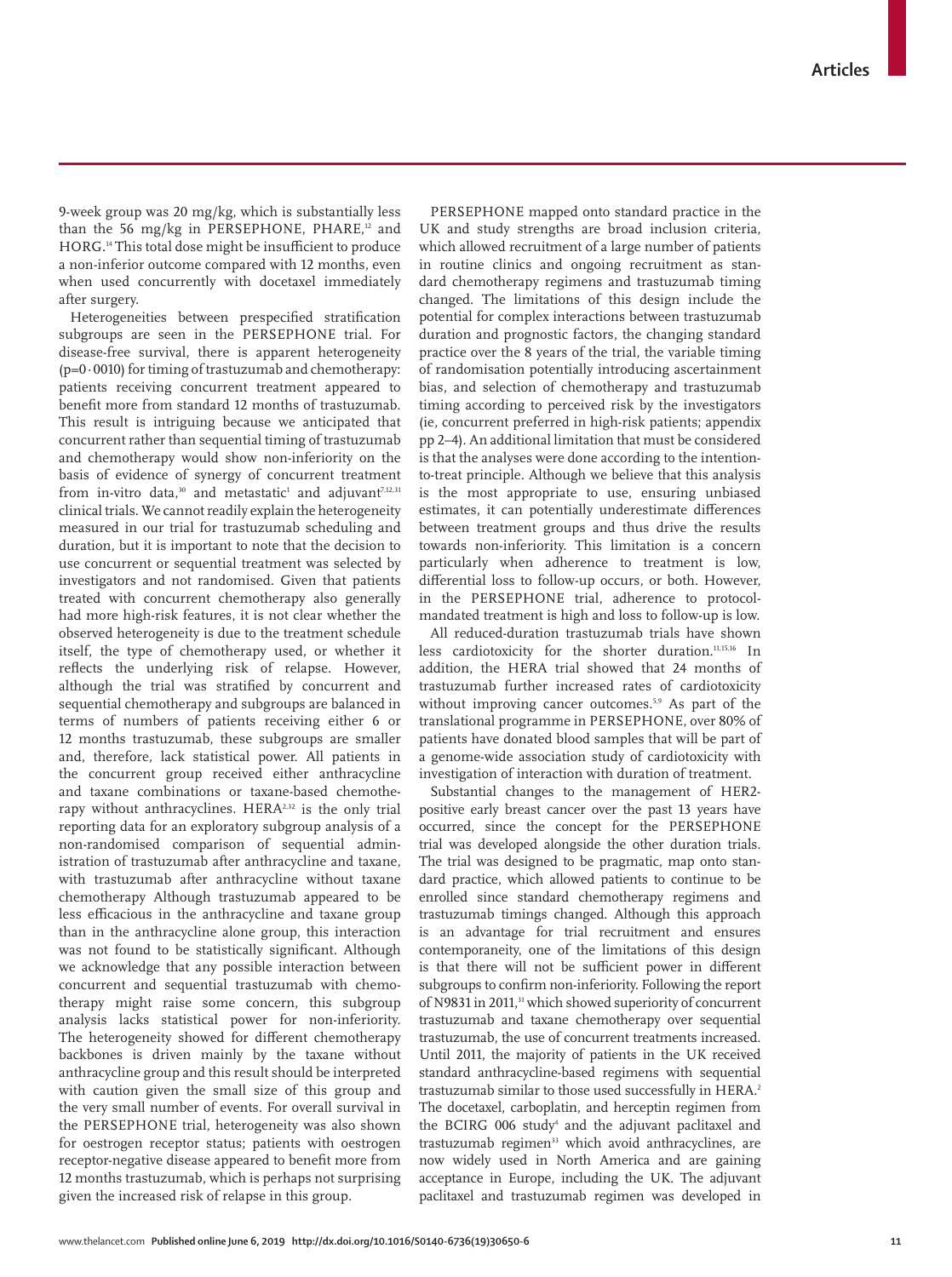particular for patients with low-risk node-negative breast cancer and tested in a phase 2 non-randomised study.<sup>33</sup> Only 403 (10%) patients in our study, who were enrolled mostly towards the end of the recruitment period, received non-anthracycline containing regimens, in whom very few events have been reported; therefore, no conclusions can be drawn about the effect of a shortduration trastuzumab treatment in combination with a non-anthracycline regimen.

Additional advances in the management of HER2 positive early breast cancer warrant consideration. Trials of neoadjuvant therapy can provide personalised HER2 directed therapies with potential for both escalation and de-escalation strategies. Use of dual anti-HER2 therapy (trastuzumab and pertuzumab) with chemotherapy has been increasing in the neoadjuvant setting following the Neo-SPHERE trial,<sup>34,35</sup> which showed improved pathological complete response and disease-free survival. In the Katherine trial,<sup>36</sup> published in 2019, trastuzumab emtansine was tested against trastuzumab after the combination of neoadjuvant chemotherapy and anti-HER2 therapy did not result in a pathological complete response. The estimated percentage of patients who were free of invasive disease at 3 years was 88·3% in the trastuzumab emtansine group and 77·0% in the trastuzumab group. Invasive disease-free survival was significantly higher in the T-DM1 group than in the trastuzumab group (HR for invasive disease or death 0.50 [95% CI 0.39-0.64],  $p < 0.001$ ].<sup>36</sup> This significant improvement in outcomes is likely to lead to an appropriate escalation of standard treatment in the postneoadjuvant setting, at least for patients who do not achieve pathological complete response with neoadjuvant treatment. However, patients who do achieve a pathological complete response could be considered for trials that are planned for de-escalation of HER2 therapy. The APHINITY trial<sup>37</sup> reported improved outcomes for the addition of 12-month adjuvant pertuzumab to 12-month trastuzumab treatment. The reduction in disease recurrence was relatively small, albeit statistically significant (HR  $0.81$  [95% CI  $0.66-1.00$ ], p=0.045) and subgroup analysis showed a larger effect for the nodepositive subgroup. More precise prognostic or predictive  $classifications$  are urgently required $38$  so that the results of the de-escalation trials and those escalating treatment with dual HER2 therapy<sup>37</sup> can be appropriately applied to optimise effectiveness while reducing toxicity and containing cost. As part of the translational research programme within the PERSEPHONE trial, over 80% of patients have donated formalin-fixed paraffin-embedded tumour tissue and germline blood, and our aim is to investigate whether it is possible to personalise trastuzumab duration taking into account germline and tumour genomics, as well as efficacy, toxicity, and standard prognostic factors.

In general, very substantial challenges remain to deescalating effective treatments that have been used as standard for many years. An understandable reluctance on the part of both oncology teams and their patients to consider a change to practice, which has been established since 2005, is expected, despite the potential benefit for the individual patient of reduced toxicity, length of treatment, and a more rapid return to normal life. We are convinced that the optimal approach to evaluate shorter durations is to use registration trials, and we would strongly encourage such testing for new targeted adjuvant cancer therapies. Although we have shown non-inferiority for trastuzumab in the population we tested, discussion and intense debate about our results is ongoing, including whether or not these are applicable in 2019 compared with 2007 when the study was designed, because of the changes in standard treatments for patients with HER2-positive breast cancer that have occurred. Duration questions within registration trials could only occur with substantial high-level international collaboration between the pharmaceutical industry, international academic groups, and governments or medicines approval bodies (such as the European Medicines Agency and the US Food and Drug Administration), with input from the wider cancer specialist teams and patients with cancer, as has been discussed by Ponde and colleagues.<sup>39</sup> If shorter treatments are found to be non-inferior by agreed statistical criteria at the outset, then these treatments will become the standard of care on licensing. The escalating cost of effective novel anti-cancer treatments is rapidly becoming unsustainable even for wealthy nations, and we believe clinical trials designed to test the noninferiority of shorter treatments should become one of the priorities in cancer research.

In conclusion, in the PERSEPHONE trial, we have shown non-inferiority for 6-month adjuvant trastuzumab compared with 12-month treatment in patients with HER2-positive early breast cancer. The observed absolute difference in the primary endpoint of disease-free survival at 4 years was only 0·4%. This result signals the potential of reducing treatment duration to 6 months and, thereby, toxicity and cost, while obtaining similar efficacy for at least some women with HER2-positive breast cancer. This trial provides a positive result and will stimulate substantial debate because it is the only reduced-duration study to show non-inferiority for shorter adjuvant trastuzumab treatment.

#### **Contributors**

HME, LH, A-LV, DM, AMW, DAC, and JAD contributed to the study conception. HME, LH, A-LV, CM, CH, DM, AMW, DAC, and JAD wrote the grant. HME, LH, A-LV, MW, CP, JM, BM-A, EP, CM, CH, DM, AMW, DAC, and JAD contributed to the study design. HME, LH, A-LV, SL, DH, HBH MW, BM-A, EP, AC, CM, CH, and JAD participated in the study set-up. HME, LH, A-LV, SL, HBH, DAC, and JAD contributed to the oversight of trial conduct. HME, LH, A-LV, SL, KM, LH-D, ANH, DR, KR, MW, CP, JM, JEA, CC, PSH, CM, CH, DM, AMW, DAC, and JAD were members of the Trial Steering Committee. A-LV, SL, DH, and KR coordinated the trial. HME, LH, A-LV, SL, KR, HH, and JAD managed the trial. A-LV, SL, DH, and KR contributed to data collection. LH, CP, and DC analysed the data. HME, LH, MW, CP, IG, JEA, PSH, CM, CH, DM, AMW, DAC, and JAD contributed to data interpretation. HME, LH,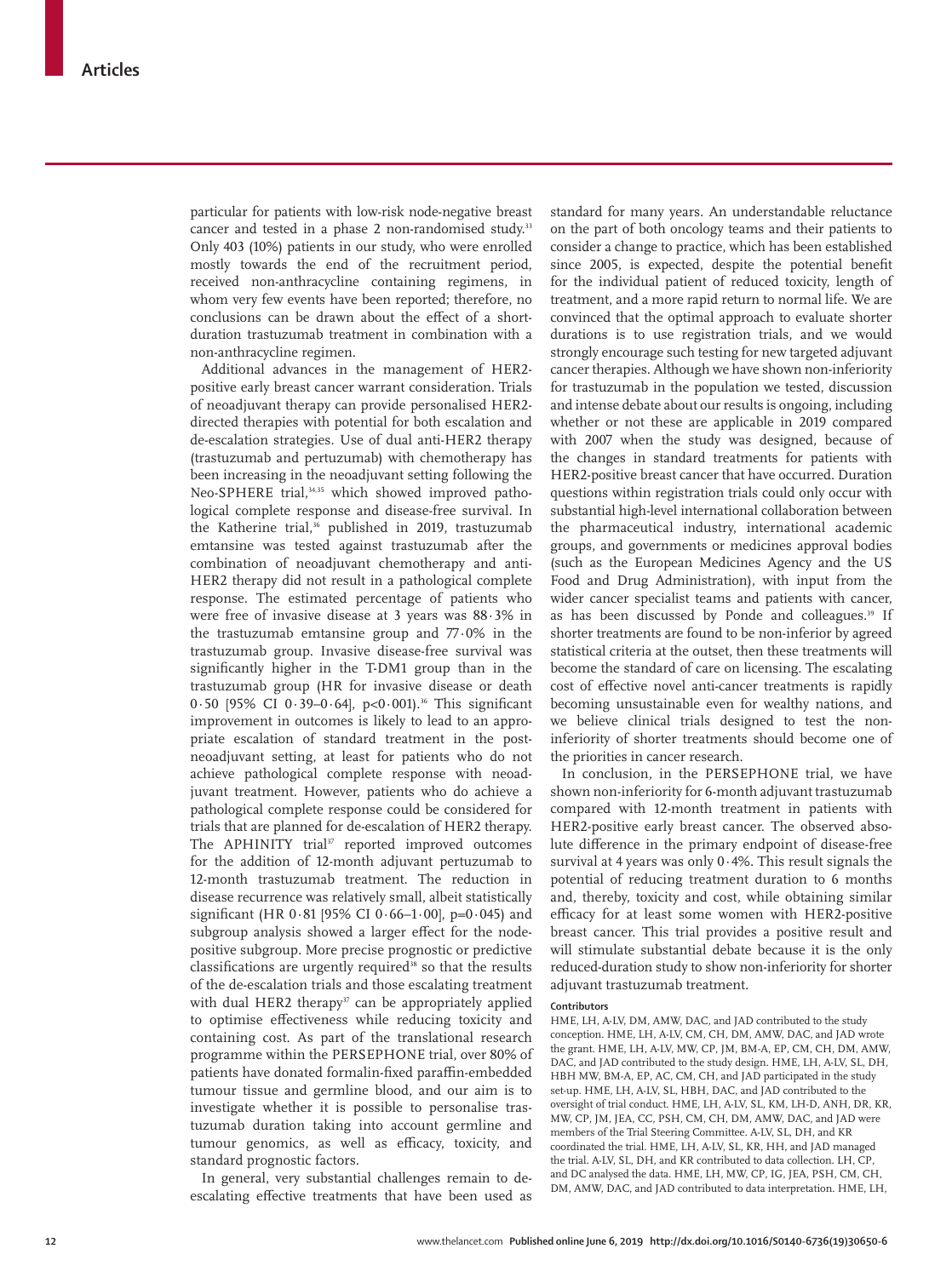A-LV, SL, KM, LH-D, ANH, M-LA-S, RS, DR, SR, PW, MH, CP, JM, IG, BM-A, EP, AC, JEA, CC, PH, CM, CH, DM, AMW, DAC, and JAD wrote the paper. HME, LH, and JAD created the table and figures. All authors read and approved the final version of the manuscript.

#### **Declaration of interests**

HME reports grants from the National Institute of Health Research (NIHR) Health Technology Assessment Programme (HTA), during the conduct of the study; and grants from Roche and Sanofi-Aventis, personal fees and travel expenses from Daiichi Sankyo and AstraZeneca, travel expenses from Pfizer and Amgen, and personal fees from Prime Oncology, all outside the submitted work. KM reports an educational grant from Roche, and was a member of the Advisory Board for the Aphinity study from Roche. M-LA-S is a full-time employee of AstraZeneca with associated share options. DR reports personal fees and grants from Roche, during the conduct of the study; personal fees from Novartis, Pfizer, Genomic Health, and Daiichi Sankyo, and grants from Celgene, all outside the submitted work. CP reports personal fees and non-financial support from Roche, Amgen Limited, Novartis, and Pfizer, outside the submitted work. IG reports being employed by Novartis, outside the submitted work. CC reports grants from Genentech, Roche, Servier, and AstraZeneca, outside the submitted work, and is a member of AstraZeneca Innovative Medicines and Early Development external science panel. PSH reports grants from Roche, Pfizer, AstraZeneca, Novaratis, Eisai, and Daiichi Sankyo, outside the submitted work. CM reports that his institution received funding from NIHR for the design and implementation of the economic evaluation of this trial, and was employed by the University of Leeds for the first 4 years of the trial's operation, outside the submitted work. CH reports being a Member of the NIHR HTA Commissioning Board. DM reports personal fees from Roche-Genentech, outside the submitted work. AMW reports personal fees from Roche, Napp Pharmaceutical, Amgen, Merck Sharp & Dohme, Novartis, Pfizer, AstraZeneca, Pierre Fabre, Accord Healthcare, Athenex, Gerson Lehmann Group, Coleman Expert Network Group, and Guidepoint global, and personal fees and other support from Lilly and Daiichi Sankyo, all outside the submitted work; and is leading the National Cancer Research Institute Breast Group Initiative to develop the next de-escalation trial for HER2-positive breast cancer. DAC reports funds to his institution from Novartis, AstraZeneca, Pfizer, Roche, Eli Lilly, PUMA, Daiichi Sankyo, Synthon, Seagen, Zymeworks, Elsevier, European Cancer Organisation, Celgene, Succint Medical Communications, Prima BioMed, Oncolytics Biotech, Celldex Therapeutics, San Antonio Breast Cancer Consortium, Highfield Communication, Samsung Bioepis, prIME Oncology, Merck Sharp & Dohme, Prima BioMed, RTI Health Solutions, and Eisai, all outside the submitted work. LH, DH, KR, and JAD report grants from NIHR HTA Clinical Trials grant (Persephone) during the conduct of the study. A-LV, SL, LH-D, ANH, RS, SR, PW, MH, HBH, MW, JM, BM-A, EP, AC, and JEA have nothing to declare.

#### **Data sharing**

Data collected within the PERSEPHONE study will be made available to researchers whose full proposal for their use of the data has been approved by the PERSEPHONE Trial Management Group and whose research group includes a qualified statistician. The data required for the approved, specified purposes and the trial protocol will be provided, after completion of a data sharing agreement. Data sharing agreements will be set up by the sponsors of the trial, the funders, the trial coordination centre, and the Trial Steering and Management Groups. The data will be made available 2 years after publication. Please address requests for data to persephone@live.warwick.ac.uk.

#### **Acknowledgments**

The trial was funded by the National Institute of Health Research Health Technology Assessment Programme (grant number 06/303/98). We acknowledge the 210 investigators and their teams from 152 participating UK centres who enrolled patients into the Persephone trial. Our gratitude also goes to the 4088 patients who kindly participated in our study. We wish to thank the independent members of the Trial Steering Committee, Tim Maughan, Richard Gray, and Adele Francis (deceased) for their expert guidance. We thank the Independent Data Safety and Monitoring Committee members: Richard Bell, Roger A'Hern, and Marianne Nicolson, who have provided independent, expert professional advice throughout the study on patient safety, data, and analysis. We thank the trials unit staff: phase 3 coordination at Warwick Clinical Trials Unit, Coventry, UK; translational coordination at University of Cambridge, Addenbrooke's Hospital, Cambridge, UK; and statistical analysis at Warwick Clinical Trials Unit, Coventry, UK. The trial conduct at UK sites would not have been possible without access to research nurses, data managers, and other research staff funded via the NHS research and development departments (National Institute for Health Research in England, Wales, and Northern Ireland; Scottish Cancer Research Network in Scotland). In addition, we especially thank Catherine Durance personal assistant to HME, for her expert secretarial assistance in manuscript preparation and all documentation related to submission. The views expressed are our and not necessarily those of the National Health Service, the National Institute for Health Research, or the Department of Health and Social Care.

#### **References**

- Slamon DJ, Leyland-Jones B, Shak S, et al. Use of chemotherapy plus a monoclonal antibody against HER2 for metastatic breast cancer that overexpresses HER2. *N Engl J Med* 2001; **344:** 783–92.
- 2 Piccart-Gebhart MJ, Procter M, Leyland-Jones B, et al. Trastuzumab after adjuvant chemotherapy in HER2-positive breast cancer. *N Engl J Med* 2005; **353:** 1659–72.
- 3 Romond EH, Perez EA, Bryant J, et al. Trastuzumab plus adjuvant chemotherapy for operable HER2-positive breast cancer. *N Engl J Med* 2005; **353:** 1673–84.
- 4 Slamon D, Eiermann W, Robert N, et al. Adjuvant trastuzumab in HER2-positive breast cancer. *N Engl J Med* 2011; **365:** 1273–83.
- 5 Cameron D, Piccart-Gebhart MJ, Gelber RD, et al. 11 years' follow-up of trastuzumab after adjuvant chemotherapy in HER2-positive early breast cancer: final analysis of the HERceptin Adjuvant (HERA) trial. *Lancet* 2017; **389:** 1195–205.
- 6 Perez EA, Romond EH, Suman VJ, et al. Trastuzumab plus adjuvant chemotherapy for human epidermal growth factor receptor 2-positive breast cancer: planned joint analysis of overall survival from NSABP B-31 and NCCTG N9831. *J Clin Oncol* 2014; **32:** 3744–52.
- 7 Joensuu H, Kellokumpu-Lehtinen PL, Bono P, et al. Adjuvant docetaxel or vinorelbine with or without trastuzumab for breast cancer. *N Engl J Med* 2006; **354:** 809–20.
- 8 Earl HM, Vallier AL, Dunn J, et al. Trastuzumab-associated cardiac events in the Persephone trial. *Br J Cancer* 2016; **115:** 1462–70.
- 9 de Azambuja E, Procter MJ, van Veldhuisen DJ, et al. Trastuzumab-associated cardiac events at 8 years of median follow-up in the Herceptin Adjuvant trial (BIG 1–01). *J Clin Oncol* 2014; **32:** 2159–65.
- Russell SD, Blackwell KL, Lawrence J, et al. Independent adjudication of symptomatic heart failure with the use of doxorubicin and cyclophosphamide followed by trastuzumab adjuvant therapy: a combined review of cardiac data from the National Surgical Adjuvant breast and Bowel Project B-31 and the North Central Cancer Treatment Group N9831 clinical trials. *J Clin Oncol* 2010; **28:** 3416–21.
- 11 Pivot X, Suter T, Nabholtz JM, et al. Cardiac toxicity events in the PHARE trial, an adjuvant trastuzumab randomised phase III study. *Eur J Cancer* 2015; **51:** 1660–66.
- 12 Pivot X, Romieu G, Debled M, et al. 6 months versus 12 months of adjuvant trastuzumab for patients with HER2-positive early breast cancer (PHARE): a randomised phase 3 trial. *Lancet Oncol* 2013; **14:** 741–48.
- 13 Earl HM, Cameron DA, Miles D, et al. PERSEPHONE: duration of trastuzumab with chemotherapy in women with HER2-positive early breast cancer—six versus twelve months. *J Clin Oncol* 2014; **32** (suppl 15)**:** TPS667.
- 14 Mavroudis D, Saloustros E, Malamos N, et al. Six versus 12 months of adjuvant trastuzumab in combination with dose-dense chemotherapy for women with HER2-positive breast cancer: a multicenter randomized study by the Hellenic Oncology Research Group (HORG). *Ann Oncol* 2015; **26:** 1333–40.
- 15 Conte P, Frassoldati A, Bisagni G, et al. Nine weeks versus 1 year adjuvant trastuzumab in combination with chemotherapy: final results of the phase III randomized Short-HER studydouble dagger. *Ann Oncol* 2018; **29:** 2328–33.